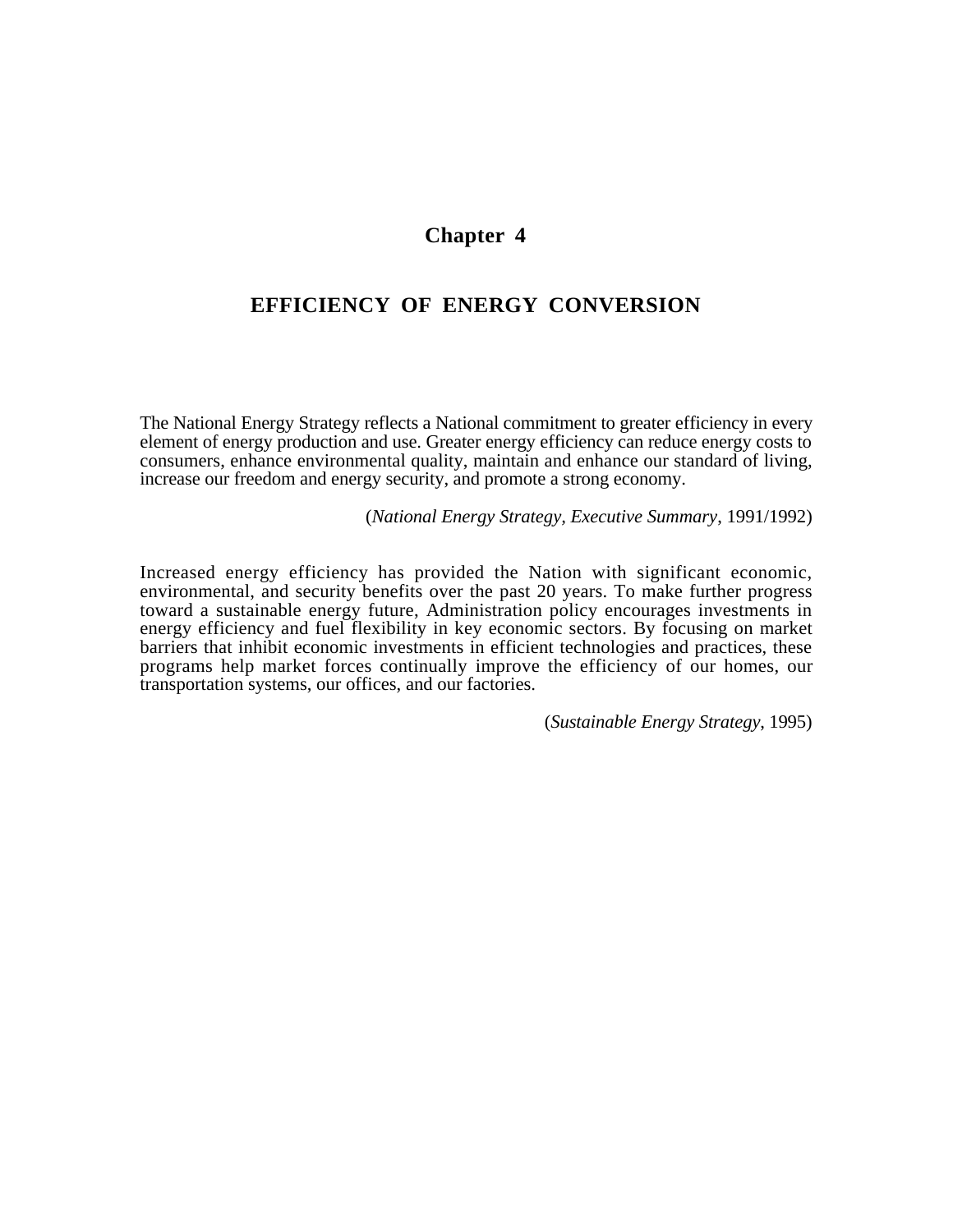Our principal criterion for the selection of discussion topics in Chapter 3 was to provide the necessary and sufficient thermodynamics background to allow the reader to grasp the concept of energy efficiency. Here we first want to become familiar with energy conversion devices and heat transfer devices. Examples of the former include automobile engines, hair driers, furnaces and nuclear reactors. Examples of the latter include refrigerators, air conditioners and heat pumps. We then use the knowledge gained in Chapter 3 to show that there are natural (thermodynamic) limitations when energy is converted from one form to another. In Parts II and III of the book, we shall then see that additional technical limitations may exist as well. This is especially true for the practically important conversion of heat to work. Finally, here we quantify efficiency and show why some energy conversion devices are more efficient than others. Higher energy efficiency translates directly into lower energy cost. We shall illustrate this statement in the present chapter and then use the same type of analysis throughout the remainder of the book.

# **Energy Conversion Devices and Their Efficiency**

A device is a piece of equipment that serves a specific purpose. An energy conversion device converts one form of energy into another. It is an important element of progress of society. In fact, one can discuss the history of civilization in terms of landmarks in the development of energy conversion devices, as illustrated below:

| Landmark Event                                           | Approximate Date |
|----------------------------------------------------------|------------------|
| Emergence of man                                         | 4,000,000 B.C.   |
| Emergence of human civilization                          | 5000 B.C.        |
| Development of the water wheel                           | 350 A.D.         |
| Development of the windmill                              | 950 A.D.         |
| Invention of the cannon                                  | 1318 A.D.        |
| Development of first atmospheric steam engine (Newcomen) | 1712 A.D.        |
| Development of modern steam engine (Watt)                | 1765 A.D.        |
| Development of high-pressure steam engine (Trevithick)   | 1802 A.D.        |
| Development of the automobile engine (Daimler)           | 1884 A.D.        |
| Operation of first nuclear power plant                   | 1954 A.D.        |

The Industrial Revolution began when James Watt invented the steam engine in 1765; today we live in the "nuclear age," marked by the existence of devices (reactors or bombs) that convert nuclear energy into other energy forms.

An energy conversion device is represented schematically in Figure 4-1. It may be a very simple gadget, such as an electric toy automobile (which converts electricity into mechanical energy), or a very complex machine, such as an automobile engine (which converts the chemical energy of gasoline into mechanical energy). As shown in Figure 3-3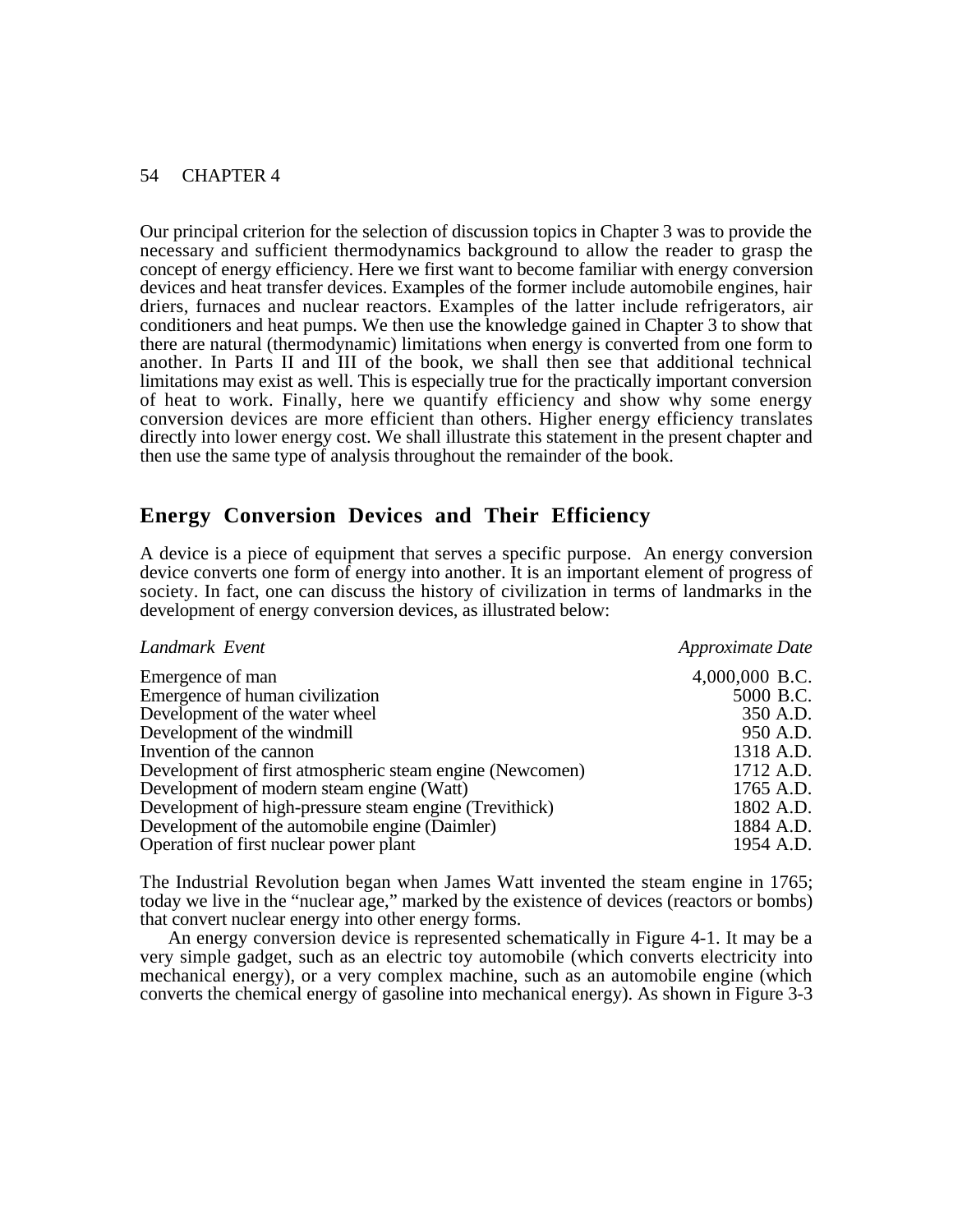for systems in general, these devices will be pretty much black boxes for us. We shall not place undue emphasis on how they work; we shall concentrate on *what* they accomplish. In other words, energy supply (output) and demand (input), at this microscale, will be our focus. This is illustrated in Figure 4-1. Energy supply and demand at the macroscale (United States and the world), which will be the focus of our discussion in Parts II and III of the book, are very much dependent on the balance between energy input and output in the devices that we use in our homes and at work.



Energy Output = Energy Input  $(1st Law)$ 

Useful Energy Output Energy Input (2nd Law)

**FIGURE 4-1**. Schematic representation of an energy conversion device.

The efficiency of an energy conversion device is a quantitative expression of this balance between energy input and energy output. It is defined as follows:

$$
Device efficiency = \frac{Useful energy output}{Energy input}
$$

The key word in the above definition is 'useful'. Were it not for this word, of course, the definition would be trivial, as shown in Figures 3-3 and 4-1. The First Law of Thermodynamics tells us that energy is conserved in all its transformations. So the ratio of energy output to energy input is always unity, or 100%.

The meaning of the word 'useful' depends on the purpose of the device. For example, if the device is an electric heater, the useful energy output is heat, and the energy input is electricity. Electricity is converted to heat. Heat is also obtained from electricity in a light bulb, as we well know. But this is *not* the useful energy obtained from a light bulb; the purpose of a light bulb is to convert electricity into light. Table 4-1 summarizes the useful energy output and energy input for some common energy conversion devices. Figures 4-2 and 4-3 are illustrations of how to use the information provided in Table 4-1 for the case of two ubiquitous devices, an electric motor and a furnace. We may know, or may be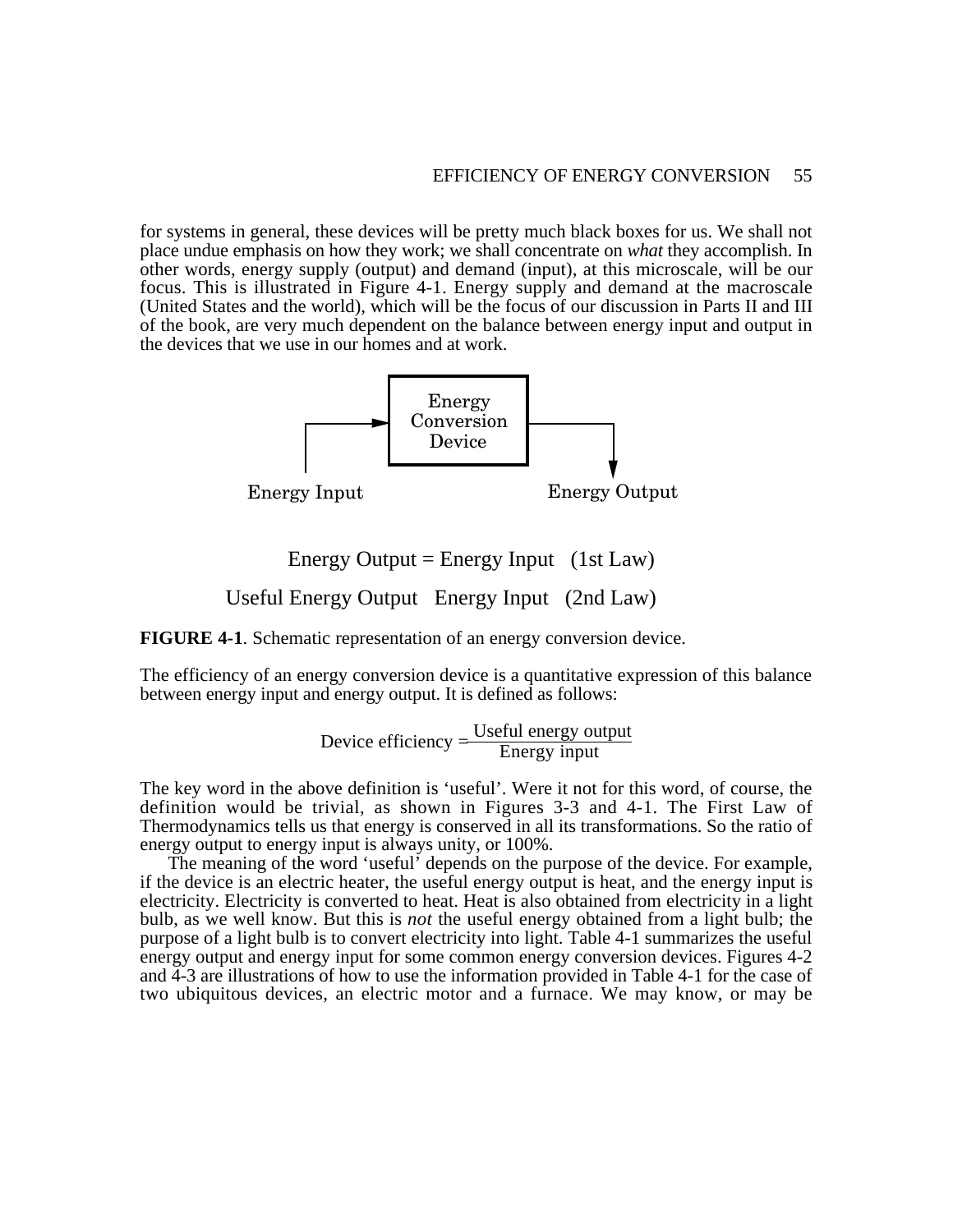interested in knowing, how they work, but this is not necessary for our purposes. For becoming an energy-informed and (perhaps more importantly) energy-conscious member of society, all one needs is the information provided in Table 4-1.

| <b>Energy Conversion Device</b> | Energy Input      | <b>Useful Energy Output</b> |
|---------------------------------|-------------------|-----------------------------|
| Electric heater                 | Electricity       | Thermal energy              |
| Hair drier                      | Electricity       | Thermal energy              |
| Electric generator              | Mechanical energy | Electricity                 |
| Electric motor                  | Electricity       | Mechanical energy           |
| <b>Battery</b>                  | Chemical energy   | Electricity                 |
| Steam boiler                    | Chemical energy   | Thermal energy              |
| Furnace                         | Chemical energy   | Thermal energy              |
| Steam turbine                   | Thermal energy    | Mechanical energy           |
| Gas turbine                     | Chemical energy   | Mechanical energy           |
| Automobile engine               | Chemical energy   | Mechanical energy           |
| Fluorescent lamp                | Electricity       | Light                       |
| Silicon solar cell              | Solar energy      | Electricity                 |
| Steam locomotive                | Chemical          | Mechanical                  |
| Incandescent lamp               | Electricity       | Light                       |

**TABLE 4-1** Tasks performed by common energy conversion devices



**FIGURE 4-2**. Energy conversion in an electric motor (electric-to-mechanical).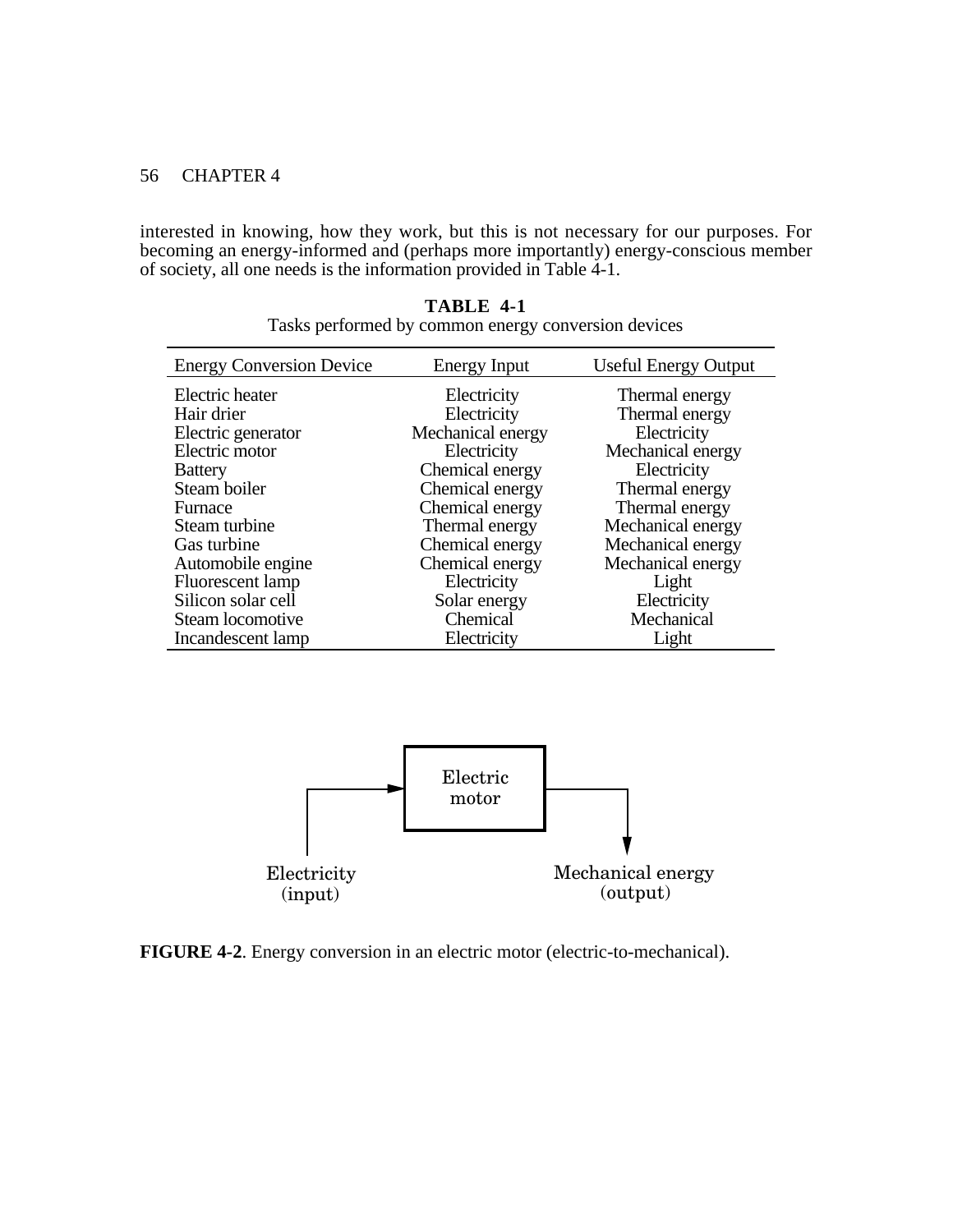**Illustration 4-1**. An electric motor consumes 100 watts (W) of electricity to obtain 90 watts of mechanical power. Determine its efficiency (E).

*Solution.*

Because power is the rate of energy utilization, efficiency can also be expressed as a power ratio. The time units cancel out, and we have

Efficiency = 
$$
\frac{Useful energy output}{Energy input} = \frac{Useful power output}{Power input}
$$

Therefore, the efficiency of this electric motor is:

$$
E = \frac{\text{Mechanical energy (power) output}}{\text{Electric energy (power) input}} =
$$

$$
= \frac{90 \text{ W}}{100 \text{ W}} = \frac{90 \frac{\text{J}}{\text{s}}}{100 \frac{\text{J}}{\text{s}}} = \frac{90 \text{ J}}{100 \text{ J}} = 0.9 = 90\%
$$



**FIGURE 4-3**. Energy conversion in a furnace (chemical-to-thermal).

Illustrations 4-1 and 4-2, while very simple, should be studied carefully. They carry two important messages. First, the efficiency of an energy conversion device is a *quantitatively* unitless (or dimensionless) number between 0 and  $\overline{1}$  (or between 0 and 100%). Obviously, the larger this number is, the higher the efficiency of the device will be; however, a number greater than one would contradict the First Law of Thermodynamics. The second message is both formal and substantive. Its formal part has to do with the cancellation of units (see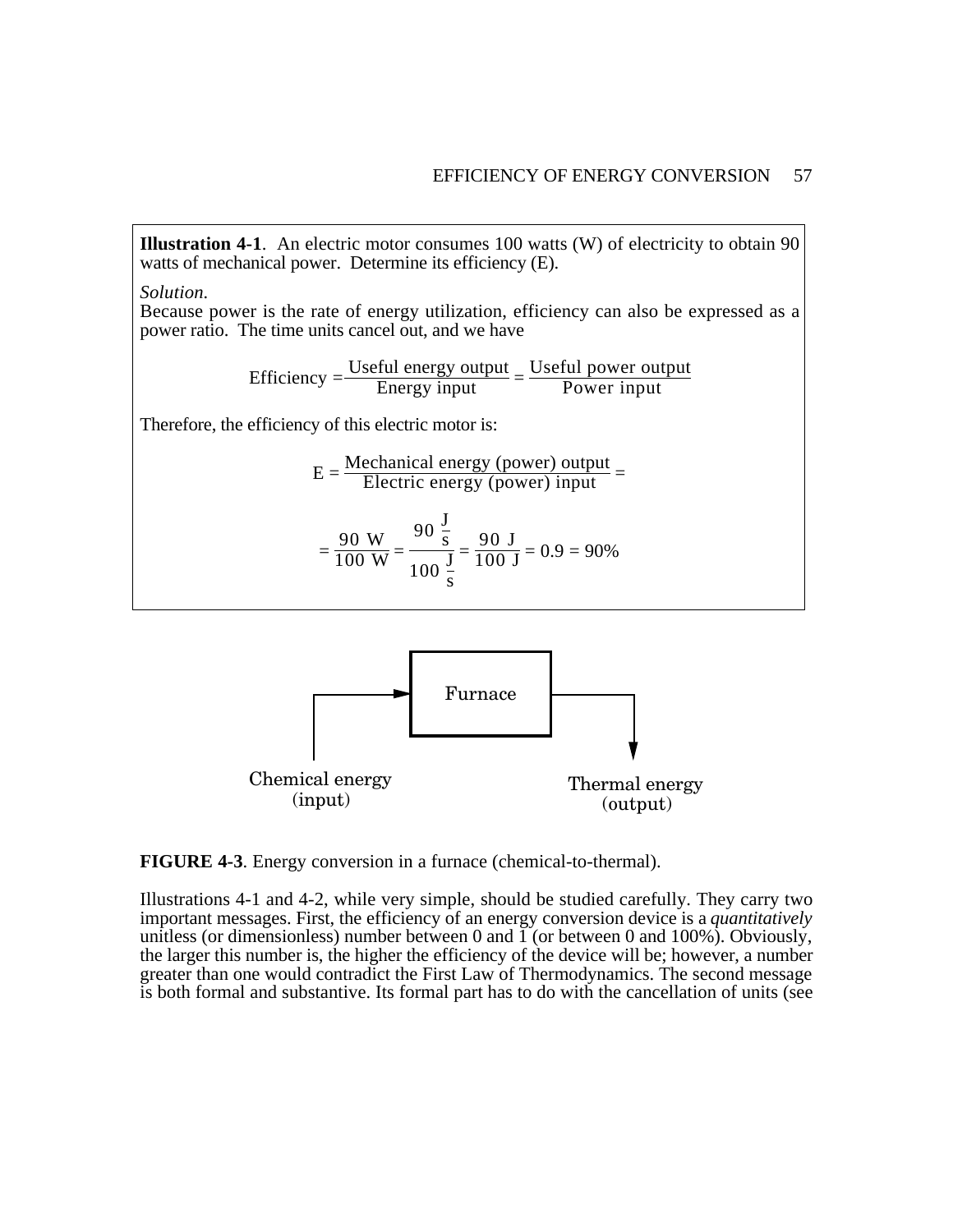pp. 15-17). It is not sufficient to convert energy quantities into the same units, for example BTU to joules or calories to kilowatthours. The units must also be of the *same energy form*. It is not possible, for example, to cancel out chemical BTU and thermal BTU. In substantive terms, the efficiency is not a *qualitatively* unitless number. Even when its units are not explicitly stated, as in Illustration 4-1, we should remember what they are, from knowledge of the device's function (as shown in Table 4-1 and illustrated in Figures 4-1, 4-2 and  $\overline{4}$ -3).

**Illustration 4-2**. A gas furnace has an efficiency of 75%. How many BTU will it produce from 1000 BTU of natural gas.

#### *Solution.*

The function of a gas furnace is to convert the chemical energy of the gas into heat (thermal energy), as shown in Table 4-1 and illustrated in Figure 4-3.

Therefore, we have:

Useful energy output = [Energy input] [Efficiency]

 $=[1000 B T U (chemical energy)] [\frac{75 B T U (thermal energy)}{100 B T U (chemical energy)}]$ 

 $= 750$  BTU (thermal energy)

The concept of efficiency thus embodies both laws of thermodynamics. It reflects the quantitative equality and the qualitative difference of the various energy forms. Its understanding requires some knowledge of thermodynamics; once understood, it is only this concept – from the entire field of thermodynamics – that is necessary for understanding the principal energy issues facing society today.

Table 4-2 summarizes the energy efficiencies of a number of common energy conversion devices. They are listed in order of decreasing efficiency. The numbers shown are typical but they can be different for different models of the same type of device (depending on details of its design) or for the same device, depending on whether it is used and maintained properly. For example, your car engine will be more efficient if you change the oil regularly.

Why some numbers are high and others are low can be understood, at least in part, from the information provided in Chapter 3. The 'easiest' conversions are those that are in the direction of increasing entropy, and in particular those that produce heat (thermal energy). We just need to rub our hands and convert mechanical energy into heat. So the electric drier and the electric heater are very efficient. Home furnaces also produce heat, but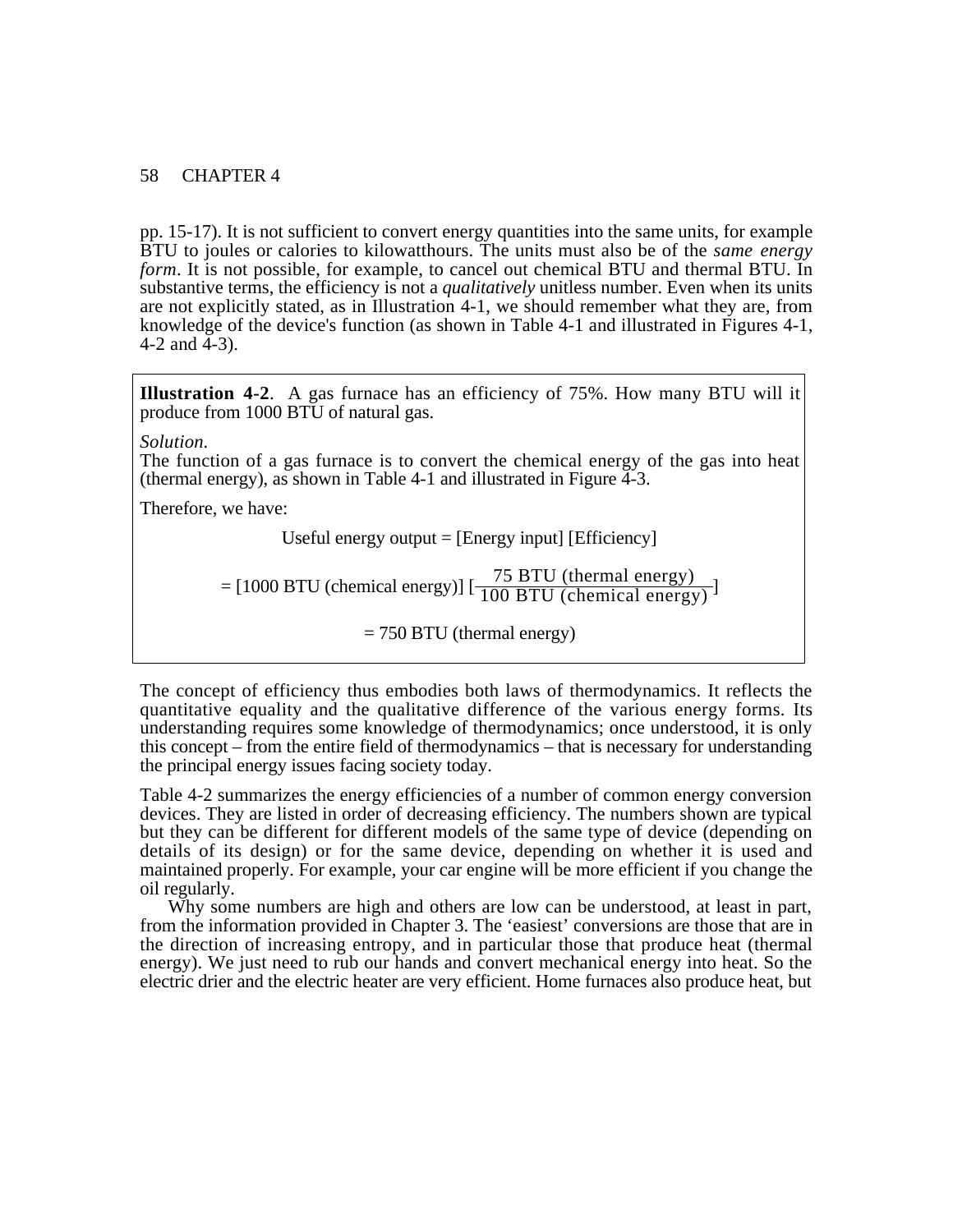gas furnaces are typically more efficient than oil furnaces, which in turn are often more efficient than coal furnaces. The reason for this is that it is easiest to burn the gas completely within the furnace, and it is most difficult to burn coal. In other words, the largest part of the chemical energy of the gas ends up as useful heat in our home. This is discussed in more detail in Chapters 6-9. Note also the low efficiencies of such common devices as the steam turbine and automobile engine. The reason for this is explored next.

| <b>Energy Conversion Device</b> | <b>Energy Conversion</b> | <b>Typical</b><br>Efficiency, % |
|---------------------------------|--------------------------|---------------------------------|
| Electric heater                 | Electricity/Thermal      | 100                             |
| Hair drier                      | Electricity/Thermal      | 100                             |
| Electric generator              | Mechanical/Electricity   | 95                              |
| Electric motor (large)          | Electricity/Mechanical   | 90                              |
| <b>Battery</b>                  | Chemical/Electricity     | 90                              |
| Steam boiler (power plant)      | Chemical/Thermal         | 85                              |
| Home gas furnace                | Chemical/Thermal         | 85                              |
| Home oil furnace                | Chemical/Thermal         | 65                              |
| Electric motor (small)          | Electricity/Mechanical   | 65                              |
| Home coal furnace               | Chemical/Thermal         | 55                              |
| Steam turbine                   | Thermal/Mechanical       | 45                              |
| Gas turbine (aircraft)          | Chemical/Mechanical      | 35                              |
| Gas turbine (industrial)        | Chemical/Mechanical      | 30                              |
| Automobile engine               | Chemical/Mechanical      | 25                              |
| Fluorescent lamp                | Electricity/Light        | 20                              |
| Silicon solar cell              | Solar/Electricity        | 15                              |
| Steam locomotive                | Chemical/Mechanical      | 10                              |
| Incandescent lamp               | Electricity/Light        | 5                               |

**TABLE 4-2** Efficiencies of common energy conversion devices

## **Heat Engines and System Efficiency**

The Industrial Revolution began with the invention of a heat engine (the steam engine). We live today in the era of revolutions in electronics and communications, but the heat engine continues to play a key role in modern society. It converts heat to work. It deserves our special attention.

In Chapter 3 we explored the natural limitations in the conversion of heat to work. Simply stated, this energy conversion goes against nature and nature imposes a 'tax' on it. Part of the energy input is wasted. It is used to increase the entropy of the surroundings.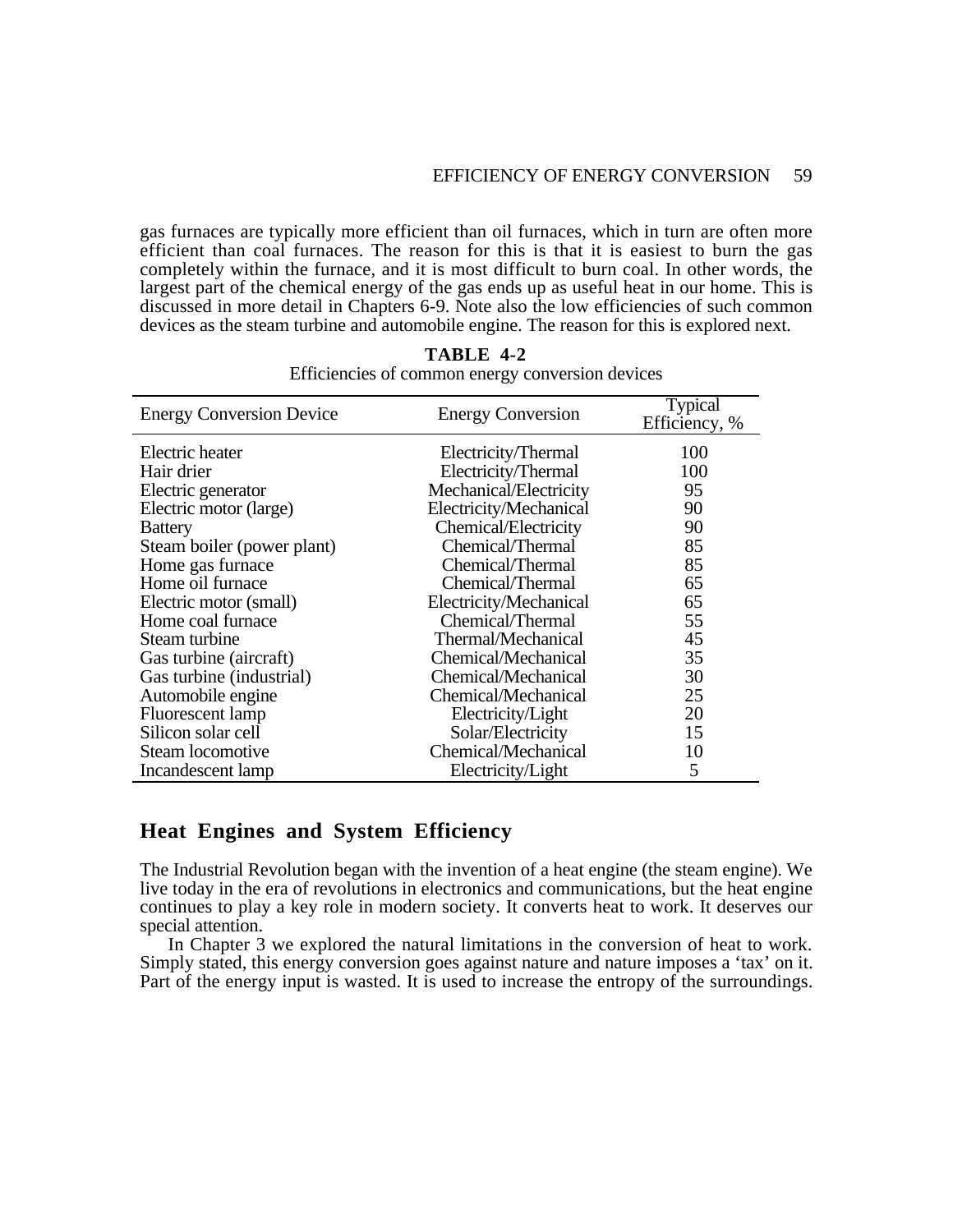**Chemical energy**

Therefore, the useful energy output is necessarily smaller than the energy input. In other words, the efficiency of a heat engine is always less than 100%.

A logical question to ask at this point is: why are heat engines so important in our society? The answer was anticipated in Figure 3-1. Even though most of the energy on our planet comes directly from the sun, we do not know how to harness solar energy directly and efficiently. (Some progress is being made, however, as we shall see in Chapter 17.) Instead we have to rely on the chemical energy of fossil fuels for most of our energy needs. The problem with chemical energy is that it is a potential energy form; so it must be converted to other forms before we can use it. The only way we know to exploit this stored solar energy is to release it by burning the fossil fuels. This process is called combustion and it is described in more detail in Chapter 6. The chemical energy of fossil fuels is thus converted to heat, and it is primarily this heat that we use in heat engines to obtain work.

Most heat engines use a fossil fuel, or a product derived from it – such as natural gas, coal or gasoline – to provide the heat, which is then converted to work. So, in essence, they consist of two sub-systems, as illustrated in Figure 4-4. We thus need to introduce the concept of *system efficiency*. By a system here we again mean a well-defined space (see p. 30) in which not one, but at least two energy conversions take place. It consists of two or more energy conversion devices.







**FIGURE 4-4**. Energy conversion in a heat engine.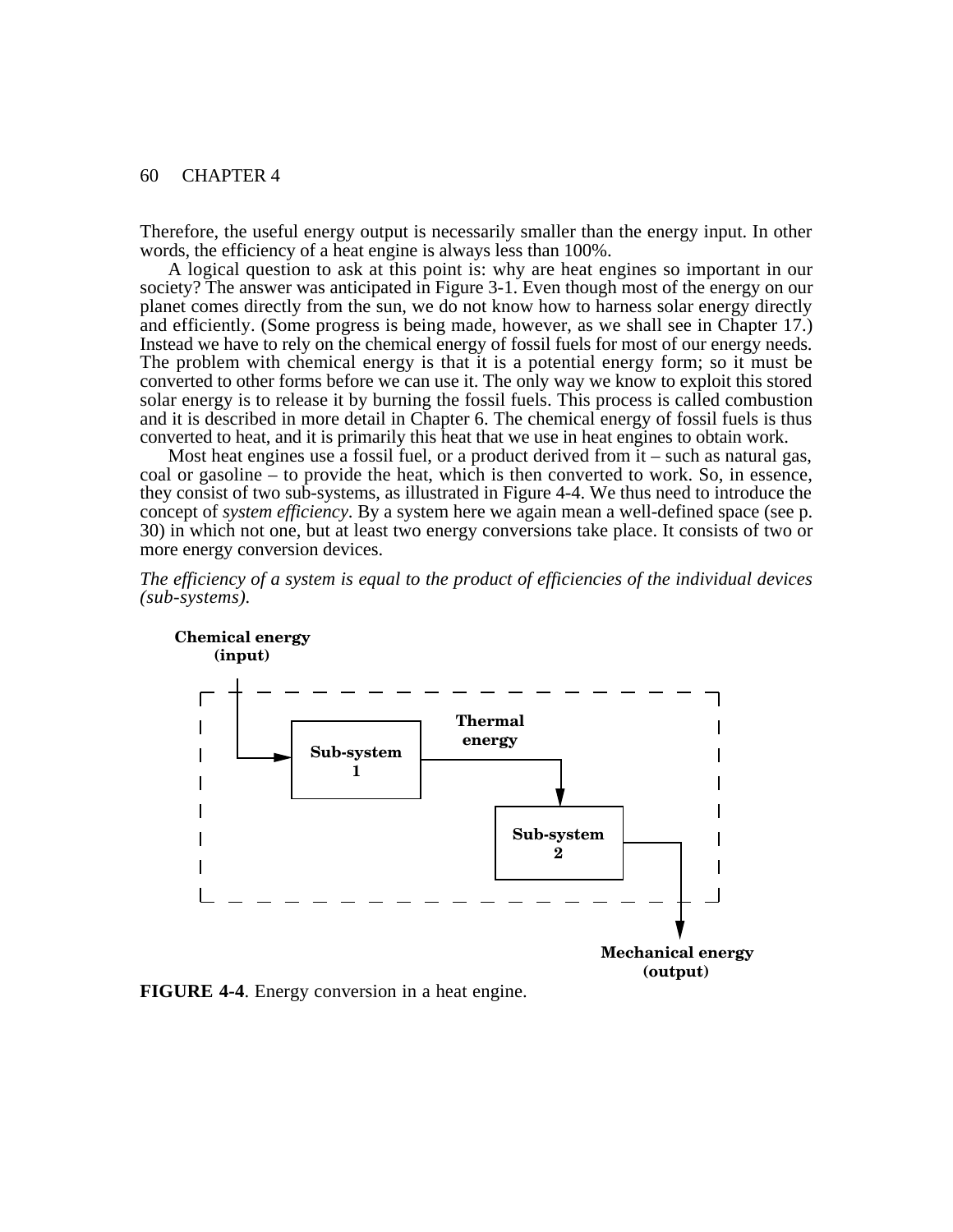**Illustration 4-3**. Calculate the efficiency of a power plant if the efficiencies of the boiler, turbine and generator are 88, 40 and 98%, respectively.

*Solution.*

 $E_{power\ plant} = [E_{boiler}] [E_{turbine}] [E_{generator}] =$ 

 $= (0.88) (0.40) (0.98) = 0.35 (35%)$ 

Note that the efficiency of the system is lower than any one of the efficiencies of the individual components of the system. In the case of this electric power plant, only 35% of the chemical energy input is converted to electricity. The rest is lost to the environment, mostly as heat (to keep nature happy, by satisfying the Second Law of Thermodynamics).

# **Chemical energy**



**FIGURE 4-5.** Energy conversion in an electric power plant.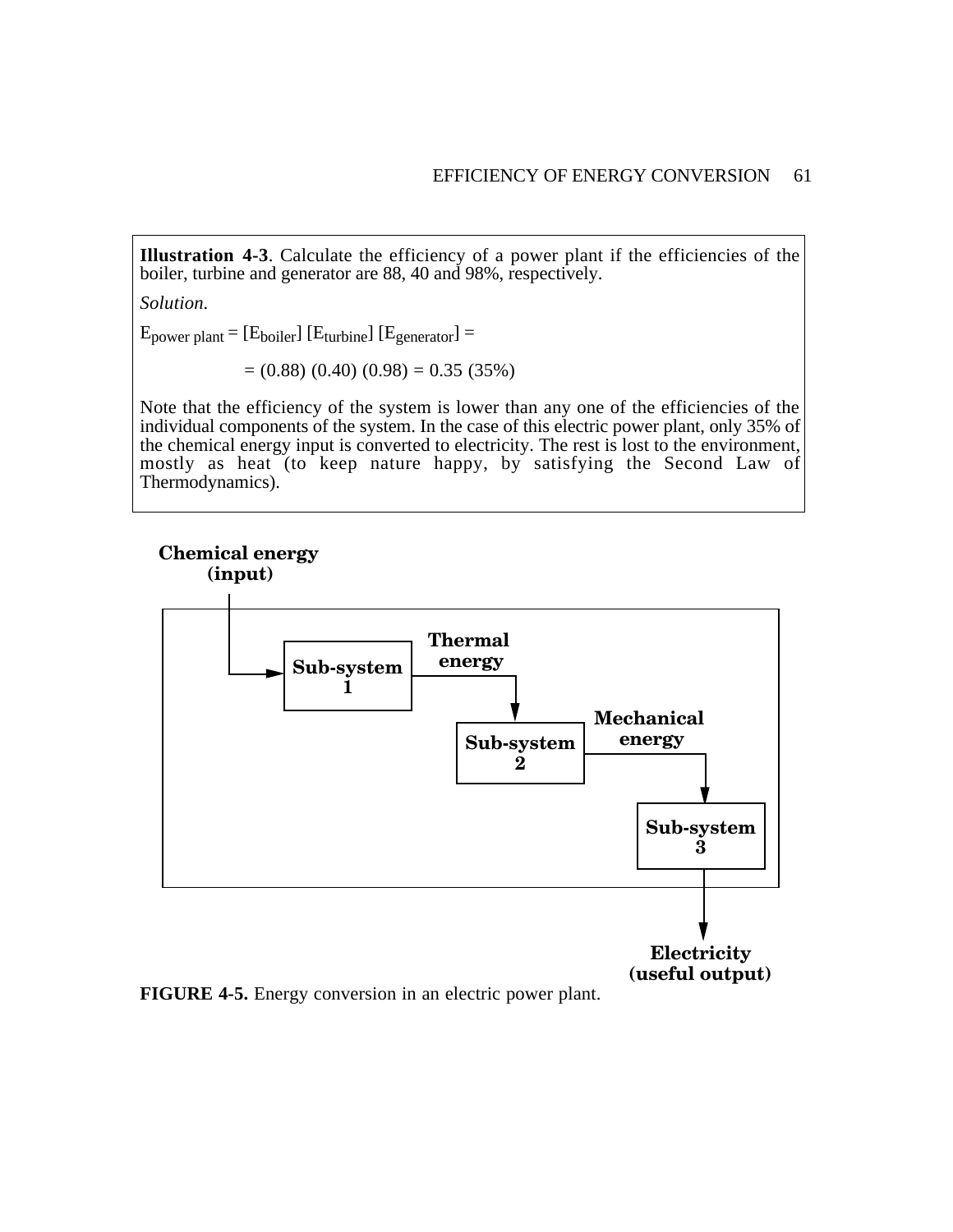One of the most important energy conversion systems in our modern society is the electric power plant. It is shown schematically in Figures 4-5 and 4-6. The chemical energy is first converted to thermal energy in the boiler; thermal energy is then converted to mechanical energy in the turbine; finally, mechanical energy is converted to electricity in the generator. System efficiency is, therefore,

 $E_{power\ planet} = [E_{boiler}] [E_{turbine}] [E_{generator}] =$ 

$$
= [\frac{\text{Thermal energy}}{\text{Chemical energy}}] [\frac{\text{Mechanical energy}}{\text{Thermal energy}}] [\frac{\text{Electric energy}}{\text{Mechanical energy}}] = \frac{\text{Electric energy}}{\text{Chemical energy}}
$$

The heart (and the 'bottleneck', as we shall see) of the electric power plant is the boiler. It is shown in Figure 4-7. In the boiler a fuel is burned and the heat from the hot combustion products is transferred to the water that flows through the tubes surrounding the combustion chamber. The water boils and is converted to steam. The steam reaches a high temperature and a high pressure, of the order of 1000 °F and 1000 pounds per square inch (roughly sixty times greater than atmospheric pressure); it contains a lot of thermal energy. This steam is directed to the turbine, which consists of a bladed wheel set on a shaft. The impulse of the high-velocity steam causes the rotation of the blades of the turbine, which in turn causes the rotation of the shaft. In this process, the steam becomes 'exhausted'; it loses its energy, and its temperature decreases. It is transformed back to water in the condenser and recirculated into the boiler to repeat the cycle. The rotation of the shaft of the turbine within a magnetic field of the electric generator produces electricity, according to the principles of electromagnetic induction. We need not elaborate this statement further; consider the generator to be a black box that converts mechanical energy to electricity.

The elaborate water cooling system, shown in Figure 4-6, is a necessary component of the power plant. In fact, when a cooling tower is used for this purpose, as shown in Figure 4-6, it is the most prominent part of the plant. It satisfies the Second Law of Thermodynamics, as discussed in Chapter 3. The entropy decreases within the power plant (within system limits shown in Figure 4-5). So it must increase in the surroundings; the surroundings in this case are the river and the atmosphere, as shown in Figure 4-6, whose temperature increases.

It is the temperature decrease between the steam in the boiler and the water in the condenser that provides the energy for the conversion of heat to work in the turbine. To understand how this happens, the following analogy is helpful even though it is not totally valid (p. 45).

Consider the water wheel in Figure 4-8. It converts the potential energy of the falling water into the mechanical (or kinetic) energy of the wheel shaft. On the basis of the discussion in Chapter 3, we know that the design shown in Figure 4-8a is not very efficient. Only a limited conversion of potential energy to kinetic energy occurs before the water hits the wheel. The arrangement shown in Figure 4-8b is much more efficient. It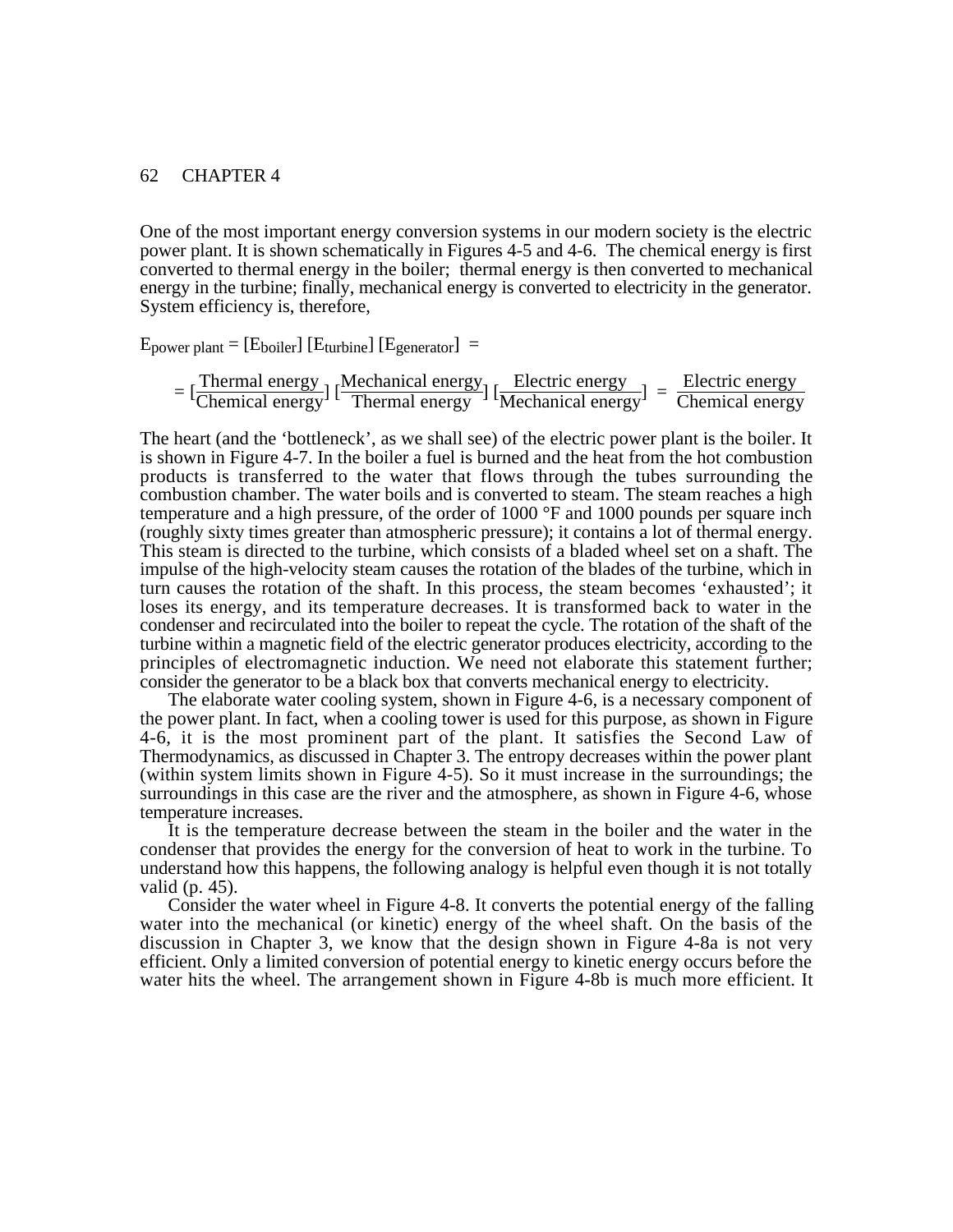takes advantage of the conversion of most of the water's potential energy to kinetic energy. The analogy of this situation with the conversion of heat to work is illustrated in Figure 4- 9. Water at high level falls to a lower level and loses some of its potential energy, which is converted to kinetic energy. In other words, the "driving force" for the conversion of potential energy to kinetic energy is the difference in height of the two water reservoirs. Water at high temperature (for example, steam) 'falls' to a lower temperature level (for example, liquid water) and loses some of its thermal energy, which is converted to mechanical energy. Therefore, the driving force for the conversion of heat to work is the temperature difference between the two thermal reservoirs. The larger this driving force, the greater the conversion of potential energy to kinetic energy, and of heat to work.



**FIGURE 4-6**

Schematic representation of an electric power plant.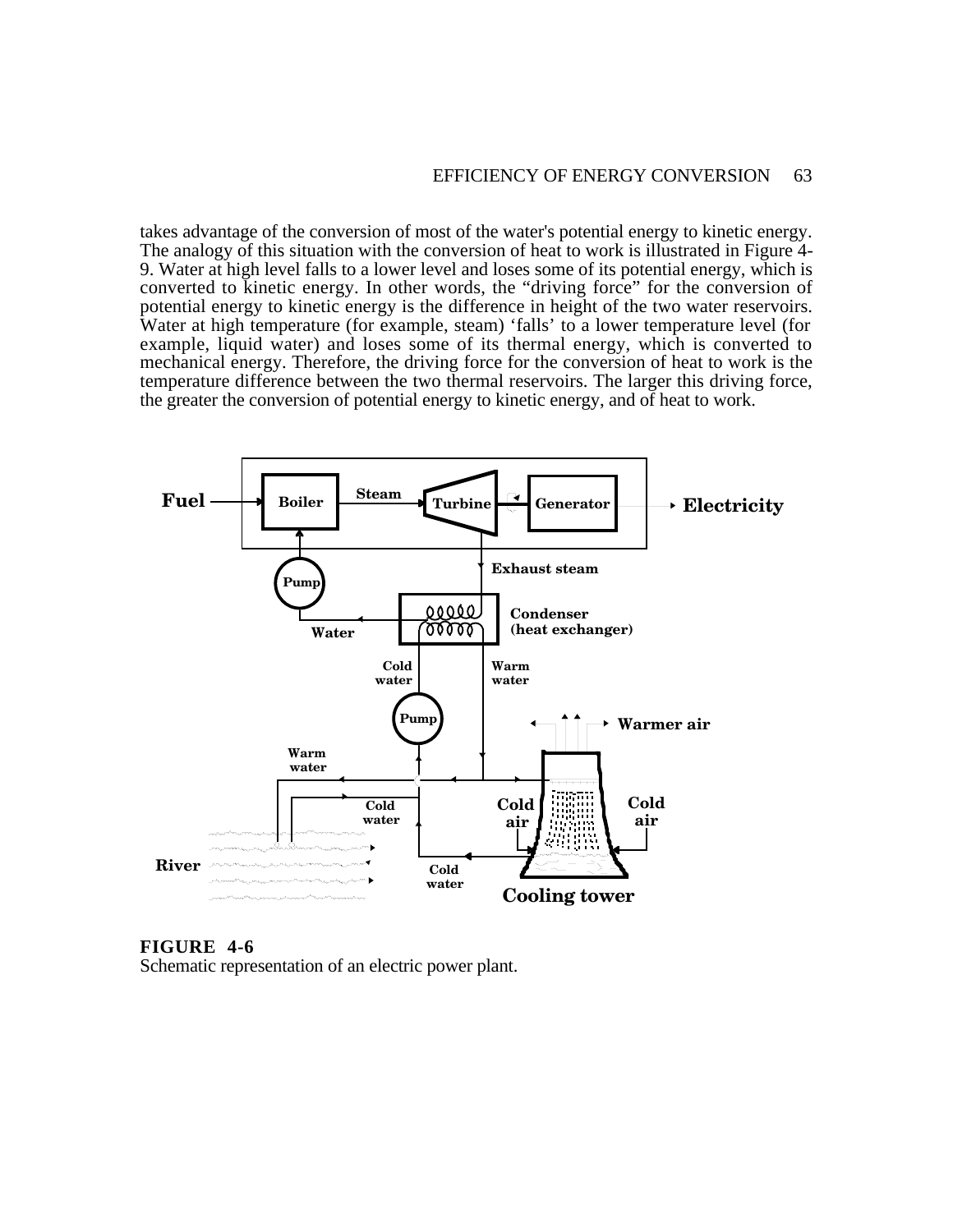**FIGURE 4-7**. Schematic representation of a steam boiler. [Source: Fowler, op. cit.]

Figure 4-10 is a schematic representation of a heat engine. Any "working fluid" can be used, not necessarily water, but water is commonly used because of its availability and convenience. All we really need to know to determine the (maximum) efficiency of the engine are the high temperature  $(T_H)$  and the low temperature  $(T_L)$  of the two reservoirs.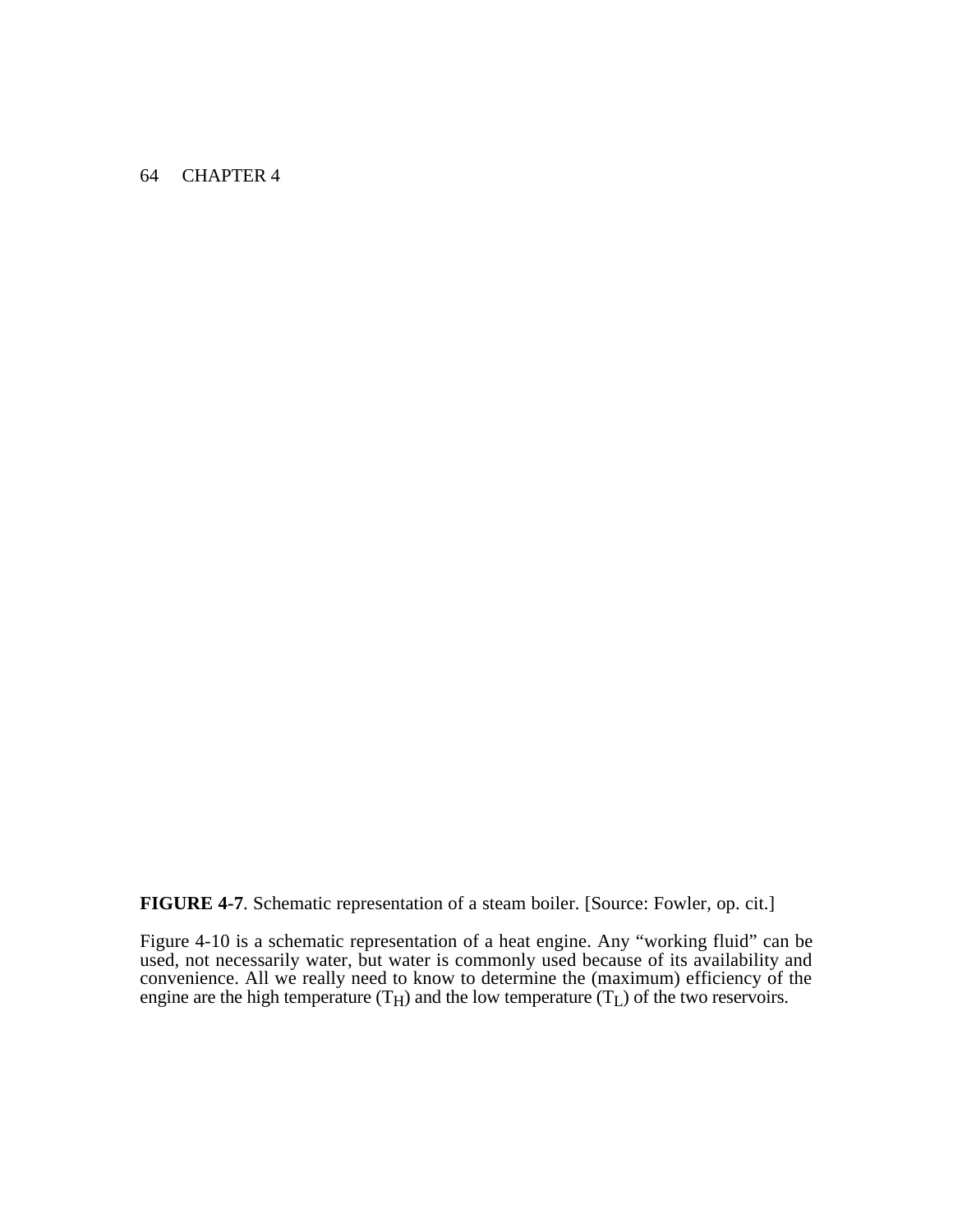**FIGURE 4-8**. Energy conversion (from potential to kinetic) in a water wheel.



**FIGURE 4-9**. Analogy between energy conversion in a water wheel and a heat engine.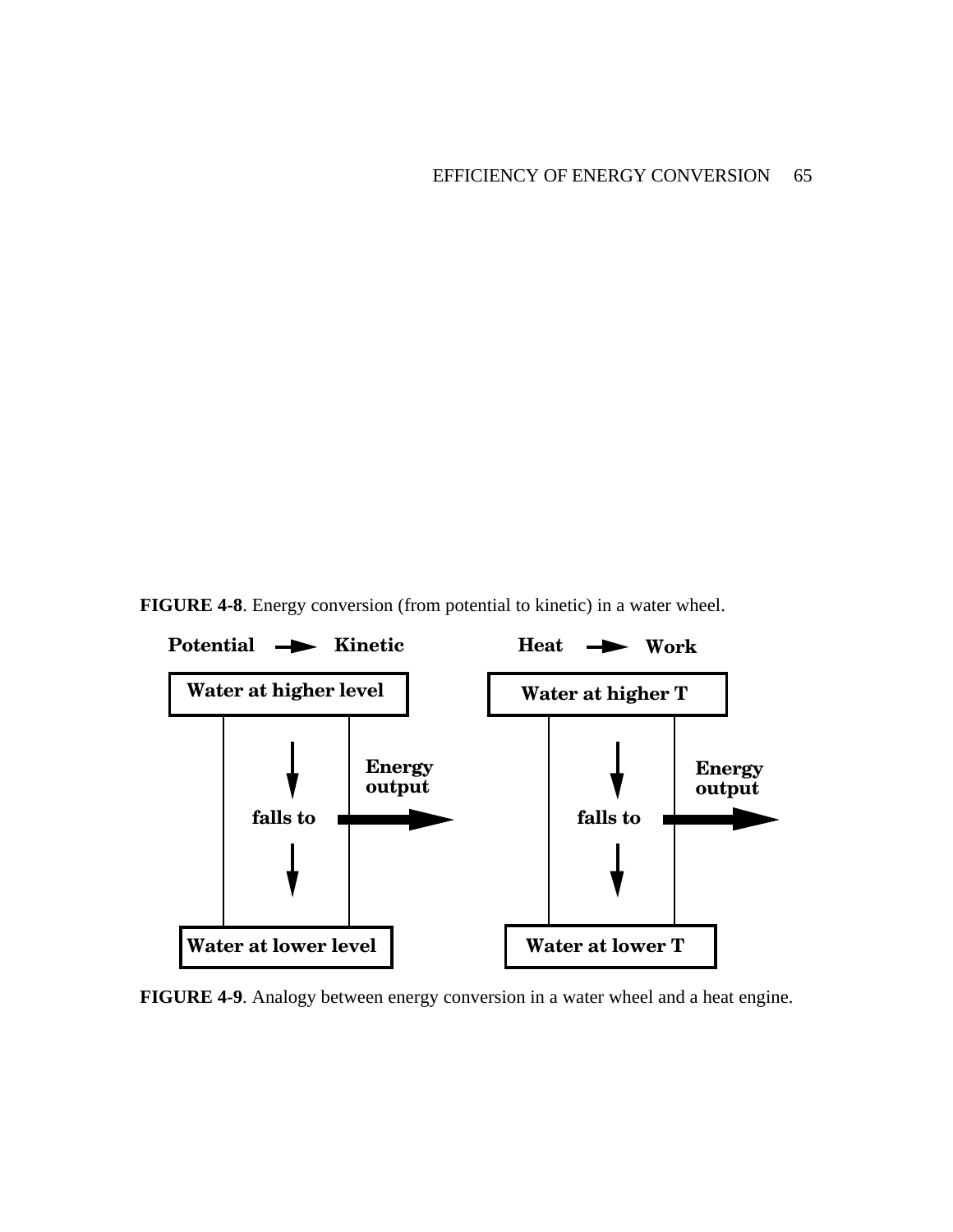**FIGURE 4-10**. Schematic (thermodynamic) representation of a heat engine.

From thermodynamic analysis, which we do not need to go into, it is possible to define the *maximum (or ideal) heat engine efficiency* (Emax).

$$
E_{\text{max}} = \frac{\text{Maximum useful work output}}{\text{Energy input}} = \frac{T_H - T_L}{T_H} = 1 - \frac{T_L}{T_H}
$$

**Illustration 4-4**. In a power plant, the steam from the boiler reaches the turbine at a temperature of 700  $\degree$ C. The spent steam leaves the turbine at 100  $\degree$ C. Calculate the maximum efficiency of the turbine. Compare it to the typical value listed in Table 4-2.

*Solution.*

From the above expression and noting that 700 °C = 973 K and 100 °C = 373 K, we have:

$$
E_{\text{max}} = \frac{973 \text{ K} - 373 \text{ K}}{973 \text{ K}} = 1 - \frac{373}{973} = 0.62 \text{ (62%)}
$$

This is, as expected, larger than the typical efficiency of about 45% shown in Table 4-2.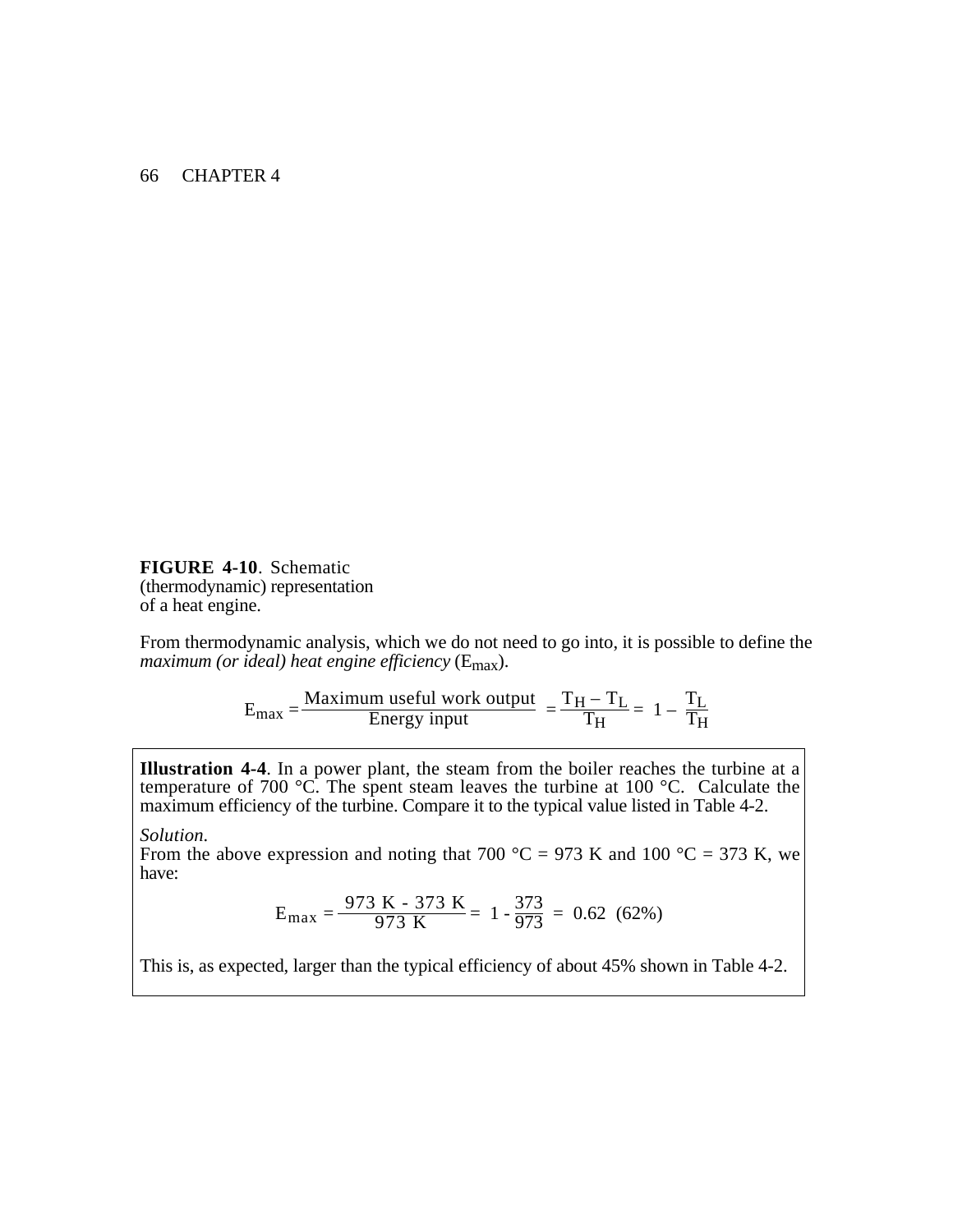Here the temperatures are expressed in absolute units. Two important consequences of this definition need to be emphasized: (1) the maximum efficiency increases with decreasing  $T_L$ , reaching 100% only when  $T_L = 0$  K; and (2) the difference  $T_H$  -  $T_L$  is in the numerator and the larger it is, the higher the efficiency will be.

**Illustration 4-5**. An automobile engine could operate between 2200 °C (the combustion temperature of gasoline) and 20 °C (ambient temperature). If it did, what would its maximum efficiency be? Compare this value to that shown in Table 4-2, for a typical car engine.

*Solution.*

$$
E_{\text{max}} = \frac{2473 \text{ K} - 293 \text{ K}}{2473 \text{ K}} = 1 - \frac{293}{2473} = 0.88 \text{ (88%)}
$$

This values is much higher than that of a typical engine (25%). In Chapter 20, we shall come back to this issue.

### **Heat Transfer Devices and Their Efficiency**

In contrast to energy conversion devices, which convert one energy form into another, the energy transfer devices just transfer the *same* form of energy from one place to another. Here we shall only be interested in devices that transfer heat. We call them heat movers. The refrigerator, air conditioner and heat pump are familiar examples that we shall analyze in more detail here.

Let us examine the refrigerator. We know that it consumes energy, because it is plugged into the electric outlet. What does it do with the electricity? Well, we also know that it is cold inside the refrigerator, say 10 °C. In the freezer, it is even colder, say -5 °C. The air in the kitchen is at about  $25^{\circ}$ C. Hence, the refrigerator uses energy to maintain its temperature lower than that of the surroundings. When we open the door of the refrigerator, heat flows spontaneously from the kitchen to the refrigerator. The electric energy consumed by the refrigerator is used to reverse this process, to pump heat from inside (low-temperature reservoir or 'source') to the outside air (high-temperature reservoir or 'sink'). This is illustrated in Figure 4-11.

The air conditioner and the heat pump accomplish exactly the same task as the refrigerator. This is illustrated in Figure 4-12. They pump heat 'uphill', from  $T_L$  to  $T_H$ . In the case of the air conditioner, the sink is the air inside the house (say, at  $60^\circ$ F), and the source is the outside air (say, at 90 °F).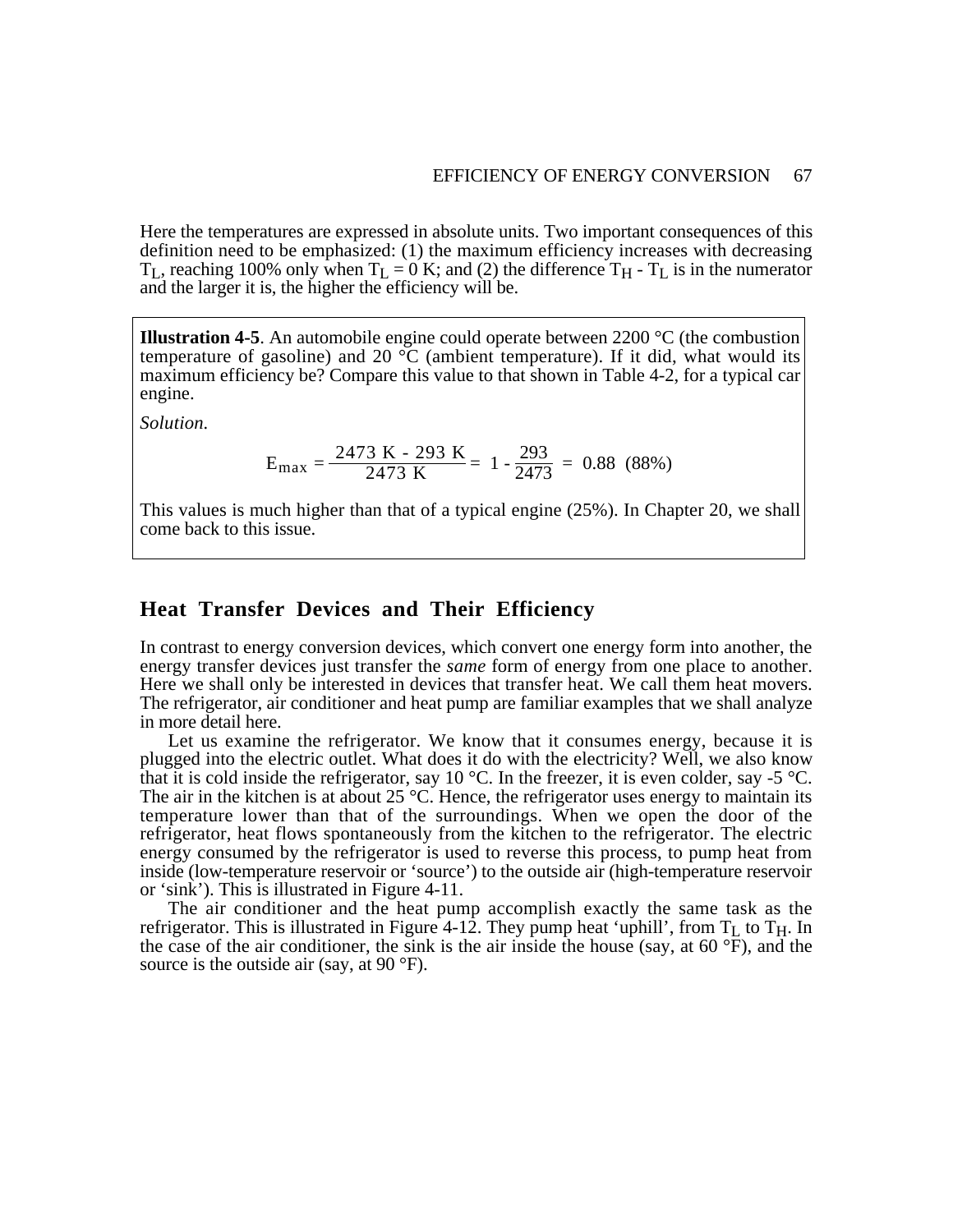The heat pump is an energy transfer device that may be very convenient for residential comfort in certain geographical areas. There are two heat exchangers instead of one (a condenser and an evaporator instead of just a condenser). A special liquid (freon or antifreeze) is used as the working fluid because water would, of course, freeze in winter. In winter, its  $T_L$  is the outdoor air (say, at 20 °F), and  $T_H$  is the indoor air (say, at 65 °F). Electricity is used to increase the energy of this liquid, by compressing it, and the compressed liquid delivers this energy to the house by condensing in the internal heat exchanger. The external heat exchanger is necessary to bring it back into the gaseous state (by evaporation) so that it can be compressed again and the cycle repeated. In summer, the pump functions as an air conditioner, with  $T_L$  being the inside air and  $T_H$  the outside air. The interior heat exchanger is now the evaporator and the exterior one is the condenser. Evaporation is a process that requires energy input. So the warm inside air flows past this freon evaporator, it transfers to it some of its energy and thus becomes cooler.



**FIGURE 4-11**. Schematic (thermodynamic) representation of a refrigerator.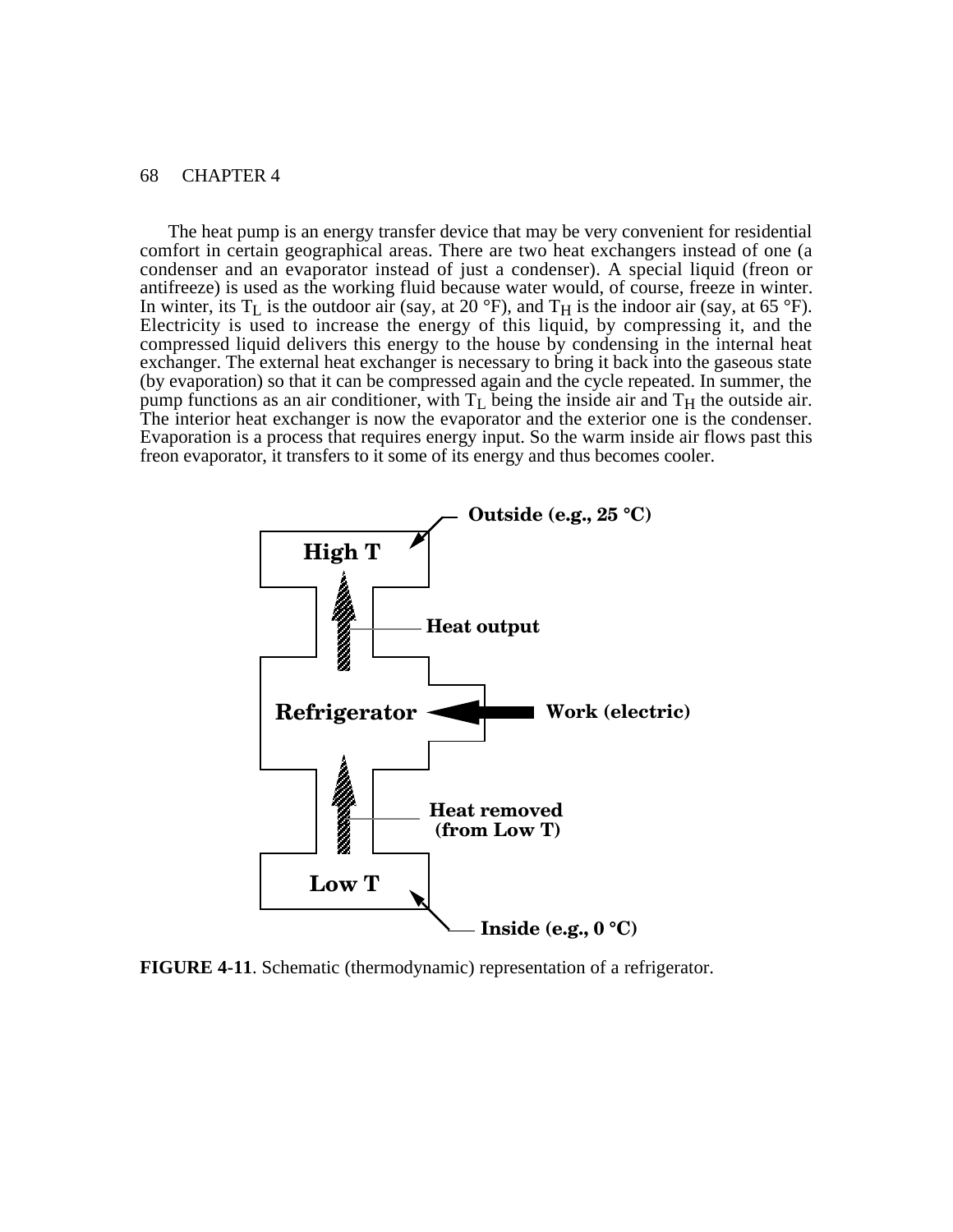**FIGURE 4-12**. Schematic (thermodynamic) representation of a heat mover.

The efficiency of a heat mover is called the *coefficient of performance,* or COP. The reason for this will be apparent soon. It is defined in the same way as the efficiency of an energy conversion device:

 $COP = \frac{Useful$  energy output<br>Energy input

There is one important difference between energy conversion devices and energy transfer devices. In a conversion device, only a portion of the energy input is obtained as useful energy output, and the efficiency is necessarily a number between zero and one. In a transfer device, the useful energy output is the quantity of heat extracted from  $T_L$ , and this is not a portion of the energy input. In fact, the useful energy output can exceed the energy input, and this is why heat pumps can be extremely attractive for space heating purposes. So the coefficient of performance (sometimes also called "energy efficiency ratio") can be a number larger than one and this does not violate the First Law of Thermodynamics. Obviously, the larger it is, the more efficient the heat mover will be.

From thermodynamic analysis, which again we do not need to go into, it is possible to define the *maximum (or ideal) coefficient of performance* (COP<sub>max</sub>). The definition depends on whether the heat mover is used as a heater or as a cooler. If it is a heater, then the definition is: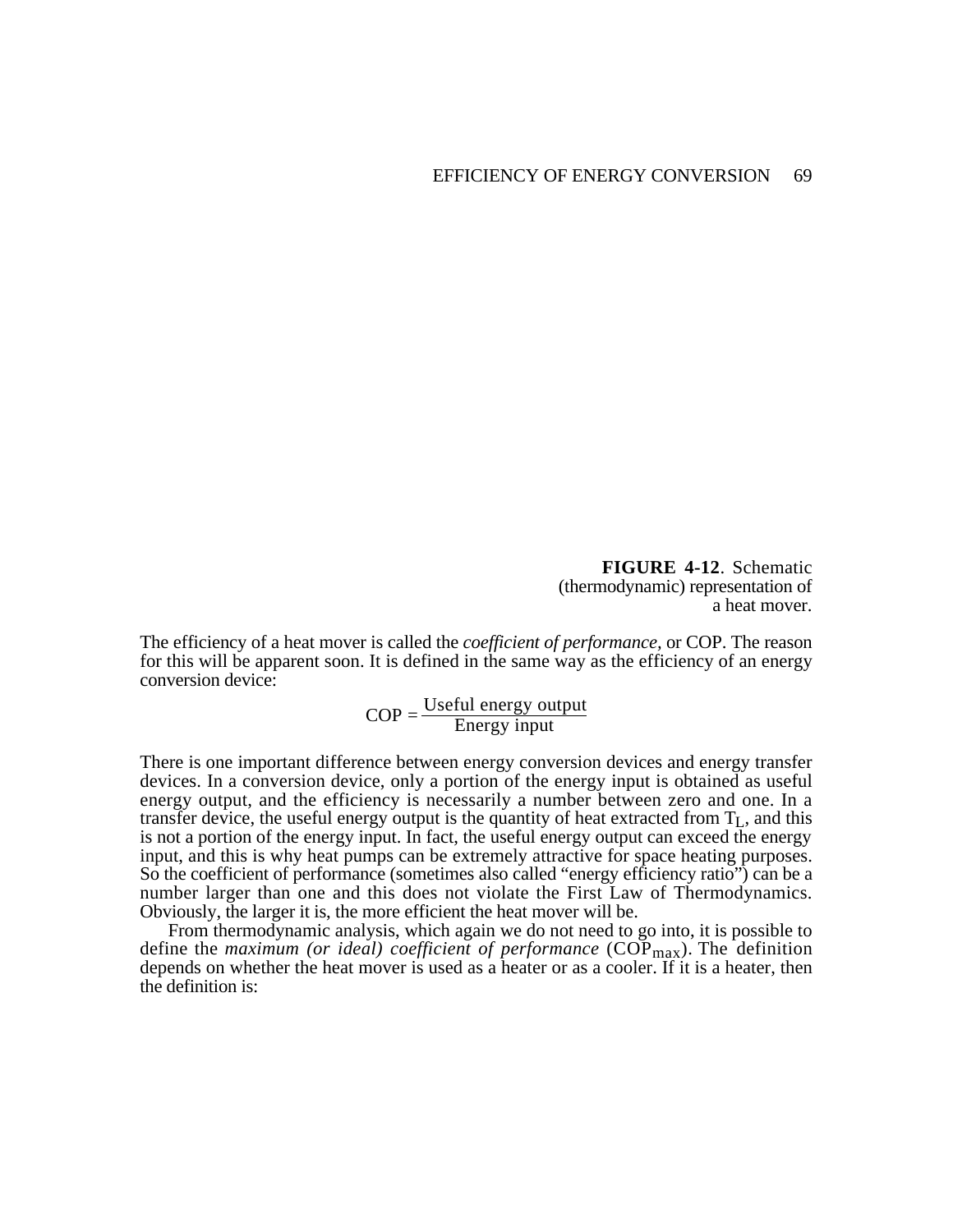**Illustration 4-6**. Determine the coefficient of performance of a refrigerator that consumes 800 watts of power to remove heat at a rate of 5 BTU per second.

*Solution.*

$$
COP = \frac{\text{Useful energy output}}{\text{Energy input}} = \frac{5 \frac{\text{BTU}}{\text{s}}}{800 \text{ W}} = \frac{5 \frac{\text{BTU}}{\text{s}}}{800 \frac{\text{J}}{\text{s}}} = \frac{1055 \text{ J}}{1 \text{ BTU}} = 6.6
$$

The meaning of this number is that for every watt of electric power used to drive this heat mover, 6.6 watts of heat are delivered to the high-temperature reservoir (air in the kitchen) and 5.6 watts are extracted from the low-temperature reservoir (refrigerator).

$$
COP_{\text{max}} = \frac{T_H}{T_H - T_L}
$$

If the mover is a cooler, then the definition is:

$$
COP_{\text{max}} = \frac{T_L}{T_H - T_L}
$$

As in the case of maximum efficiency, the temperature in these definitions has to be expressed in absolute units (kelvin, K).

This may sound unnecessarily complicated, but here is the "bottom line." In contrast to the maximum efficiency of a conversion device, note that the temperature difference  $(\Delta T)$ between the two reservoirs is in the denominator of the above expressions. This has very important practical implications. For a conversion device, the larger the  $\Delta T$  is, the more efficient it will be. For a heat mover, the opposite is true: the smaller the  $\Delta T$  is, the more efficient it will be. Obviously, a refrigerator 'works' more on a hot summer day when the kitchen temperature is 95 °F than on a winter day when the kitchen temperature is 65 °F.

Illustration 4-7 shows that the heat pump is a better buy in milder climates. Typical COP values of heat pumps are much lower than the ideal ones, and may be as low as 3-4.

### **Comparison of Efficiencies**

Now that we have introduced all the thermodynamics that we need, we can illustrate its usefulness in comparing energy alternatives. For example, let us consider the case of electric home heating using different primary energy sources. We have a common useful energy output (electric home heating), and we are evaluating the most important alternatives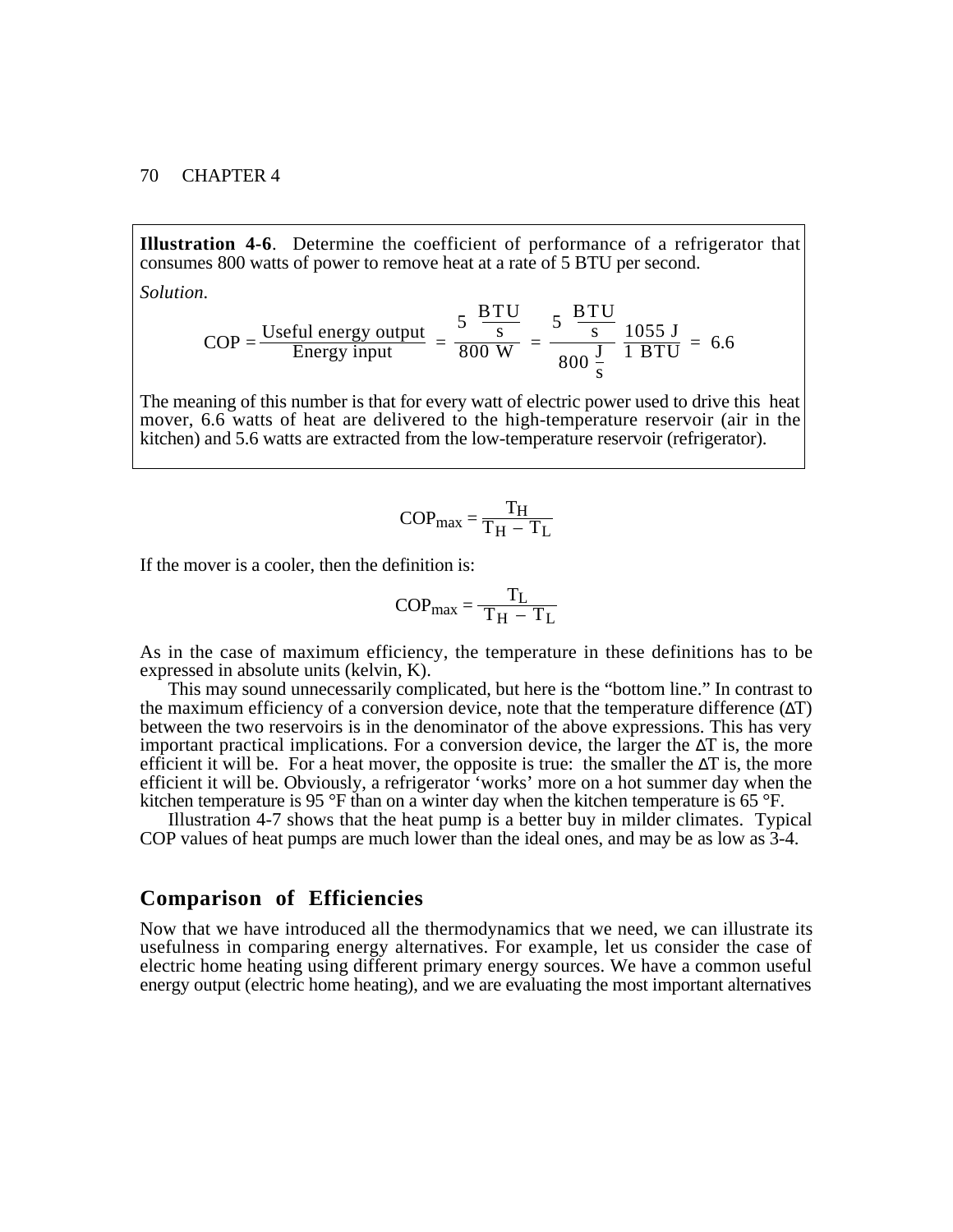**Illustration 4-7**. Compare the heating efficiencies (maximum COP) of the same heat pump installed in Miami and in Buffalo. In Miami, since the climate is milder, assume that  $T_H$  is 70 °F and that  $T_L$  is 40 °F. In Buffalo, assume that  $T_H$  is the same, but that  $T_L$ (the outside temperature) is much lower, say (on average),  $15 \text{ }^{\circ}\text{F}$ .

#### *Solution.*

The temperatures, converted into kelvins, are the following: 70 °F = 294 K; 40 °F = 277 K; 15 °F = 263 K. Since the heat pump is used as a heater, we have the following expression for the maximum COP:

Miami: COP<sub>max</sub> = 
$$
\frac{T_H}{T_H - T_L} = \frac{294}{294 - 277} = 17.3
$$

$$
Buffalo: COP_{\text{max}} = \frac{294}{294 - 263} = 9.5
$$

available as energy input (coal, petroleum and natural gas). This is illustrated in Figure 4- 13. The only way to produce electricity commercially from these primary sources is to convert their chemical energy to heat, then heat to work, and finally work to electricity (see Figure 4-5). Now, before we can use these primary sources in a power plant, they need to be extracted from the earth, processed and transported. This is illustrated in Figure 4-14 and described in some detail in Chapters 7-9. The efficiencies of each one of these operations are different and their estimates are shown in Figure 4-14. Once these fuels reach the power plant, the efficiency of conversion of their chemical energy to electricity is approximately the same, if the power plant is designed to burn that particular fuel.

Once produced at the power plant, electricity needs to be transported to our homes. The efficiency of this operation is relatively high, say, about 90%. When it reaches our homes, electricity is converted to heat at 100% efficiency because this is a conversion of lowentropy energy to high-entropy energy. So the overall (system) efficiencies for the three cases considered are calculated as follows:

 $E_{coal}$  =

[Eextraction] [Eprocessing] [Etransport] [Epower plant] [Etransmission] [Eelectric heater]

 $= (0.66) (0.92) (0.98) (0.35) (0.90) (1.00) = 0.19 (19%)$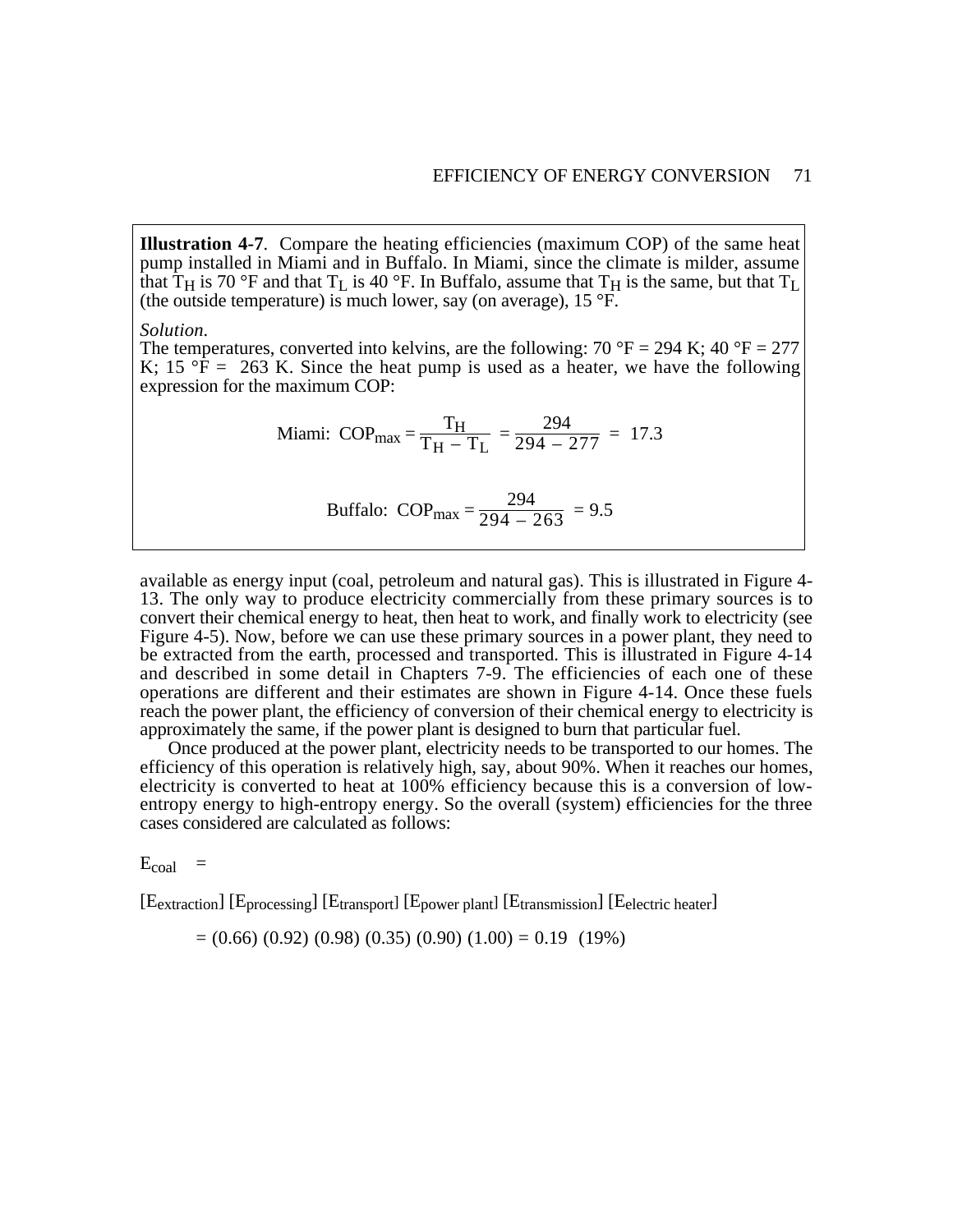

**FIGURE 4-13** Analysis of electric home heating using different primary energy sources.

 $E_{oil}$  =

 $=[E_{extraction}]$  [E<sub>processing</sub>] [E<sub>transport</sub>] [E<sub>power plant</sub>] [E<sub>transmission</sub>] [E<sub>electric heater</sub>]  $=(0.35)(0.88)(0.95)(0.35)(0.90)(1.00) = 0.09(9%)$ 

 $E_{\rm gas}$  =

 $=[E_{extraction}]$  [E<sub>processing</sub>] [E<sub>transport</sub>] [E<sub>power plant</sub>] [E<sub>transmission</sub>] [E<sub>electric heater</sub>]

 $=(0.73)(0.97)(0.95)(0.35)(0.90)(1.00) = 0.21(21%)$ 

These results mean that in our homes we have available only 21, 19 and 9% of the chemical energy of natural gas, coal and petroleum, respectively. The rest is wasted. From this simple analysis, we can reach an important conclusion about the use of coal, oil and natural gas in power plants (if the efficiencies given in Figure 4-14 are correct). Primarily because of the low thermodynamic efficiency of oil extraction (35%, compared to 66 and 73% for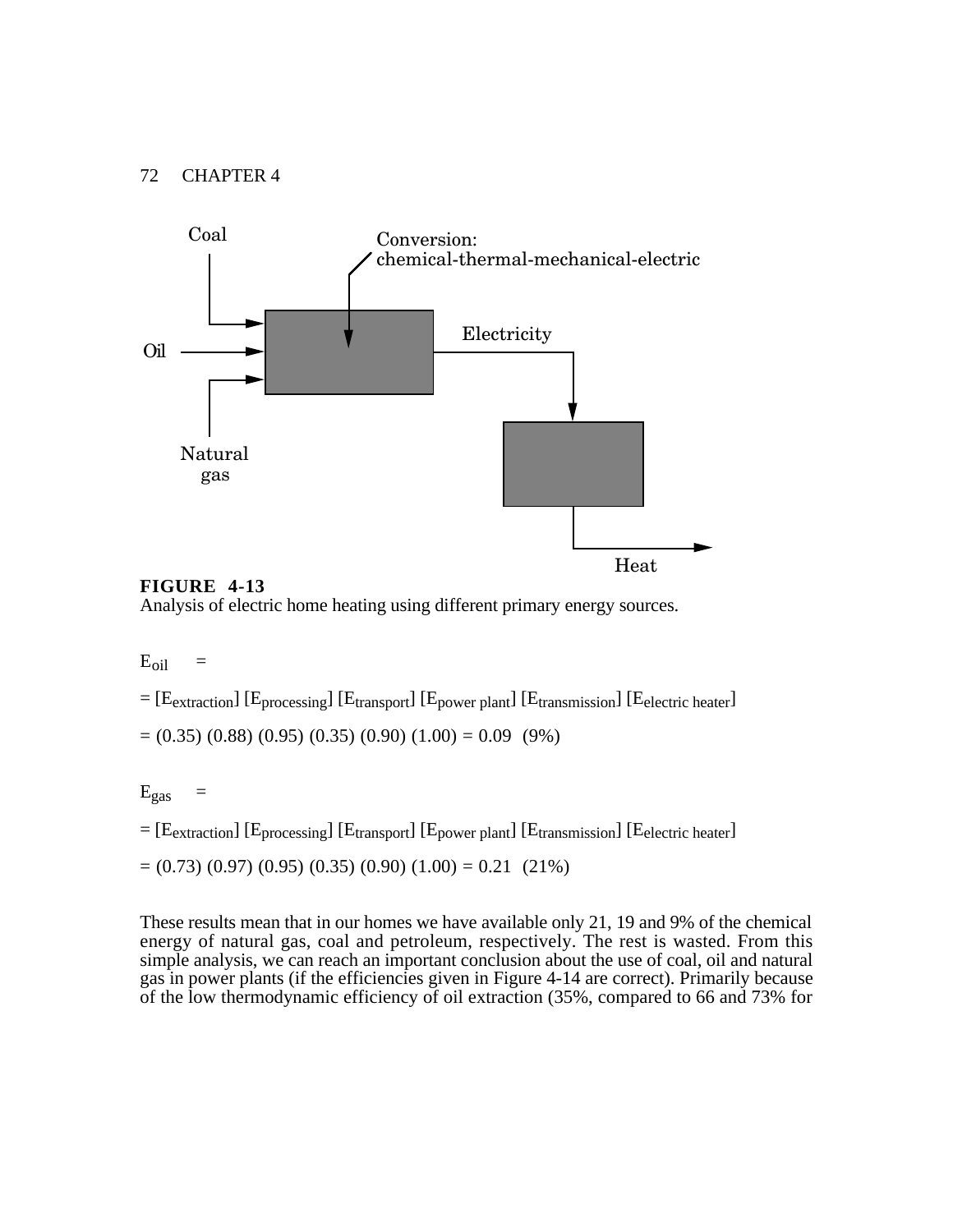extraction of coal and natural gas), it makes more (technical) sense to use coal or natural gas than to use oil. This is the conclusion that a utility executive would reach if he or she were concerned about the optimum allocation of fossil fuels.



**FIGURE 4-14**. Schematic (thermodynamic) representation of fuel preparation for use in an energy conversion device. Typical efficiencies are also included.

Note also that all the efficiencies are relatively low. It is convenient to use electric heating in our homes, but we see that it is thermodynamically inefficient. We shall see later that it is also quite expensive. And if we stop to think about it for a minute, it really makes sense that it should be inefficient. What are we doing in the scheme shown in Figure 4-13? First we burn the fuels to obtain heat, which is what we want in the first place, and then we convert that heat to electricity and finally electricity back to heat. If we remove this convenient but inefficient constraint, the situation changes. This is illustrated in Figure 4- 15. Now we are interested in using the various fossil fuels to heat our homes directly. The conversion of chemical energy to thermal energy is accomplished in a furnace. Typical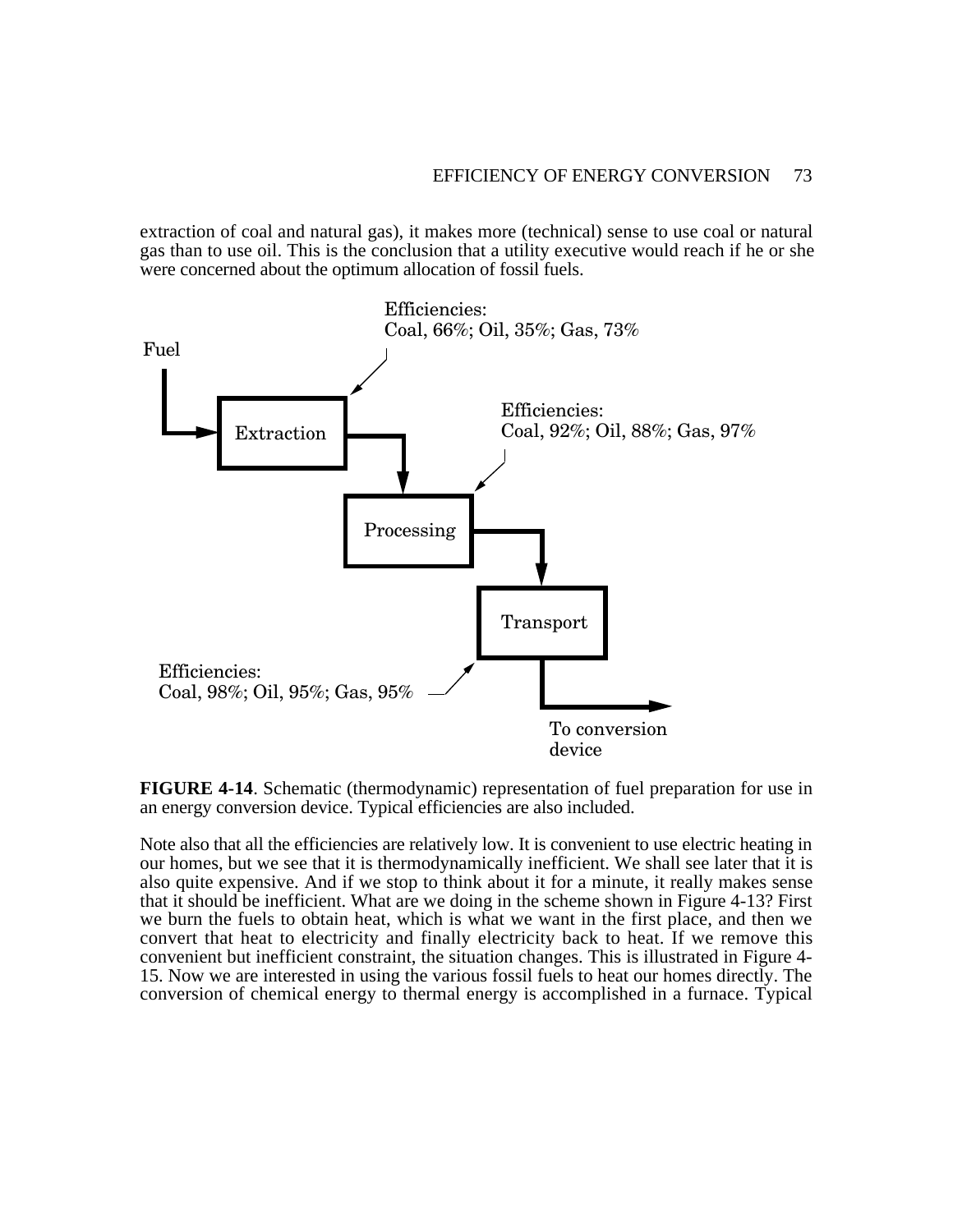efficiencies of coal, oil and gas furnaces are given in Table 4-2. So, the system efficiencies are now obtained as follows:

 $E_{coal}$  =  $=[E_{extraction}]$  [ $E_{processing}$ ] [ $E_{transport}$ ] [ $E_{furnace}$ ] =  $=(0.66)(0.92)(0.98)(0.55) = 0.33(33%)$ 



**FIGURE 4-16**. Analysis of home heating using different primary energy sources. (Wood is also included, mostly as an aesthetic complementary fuel, but not a major source of energy in modern society.)

 $E_{\text{oil}}$  =

 $=$  [E<sub>extraction</sub>] [E<sub>processing</sub>] [E<sub>transport</sub>] [E<sub>furnace</sub>] =

 $= (0.35) (0.88) (0.95) (0.65) = 0.19 (19%)$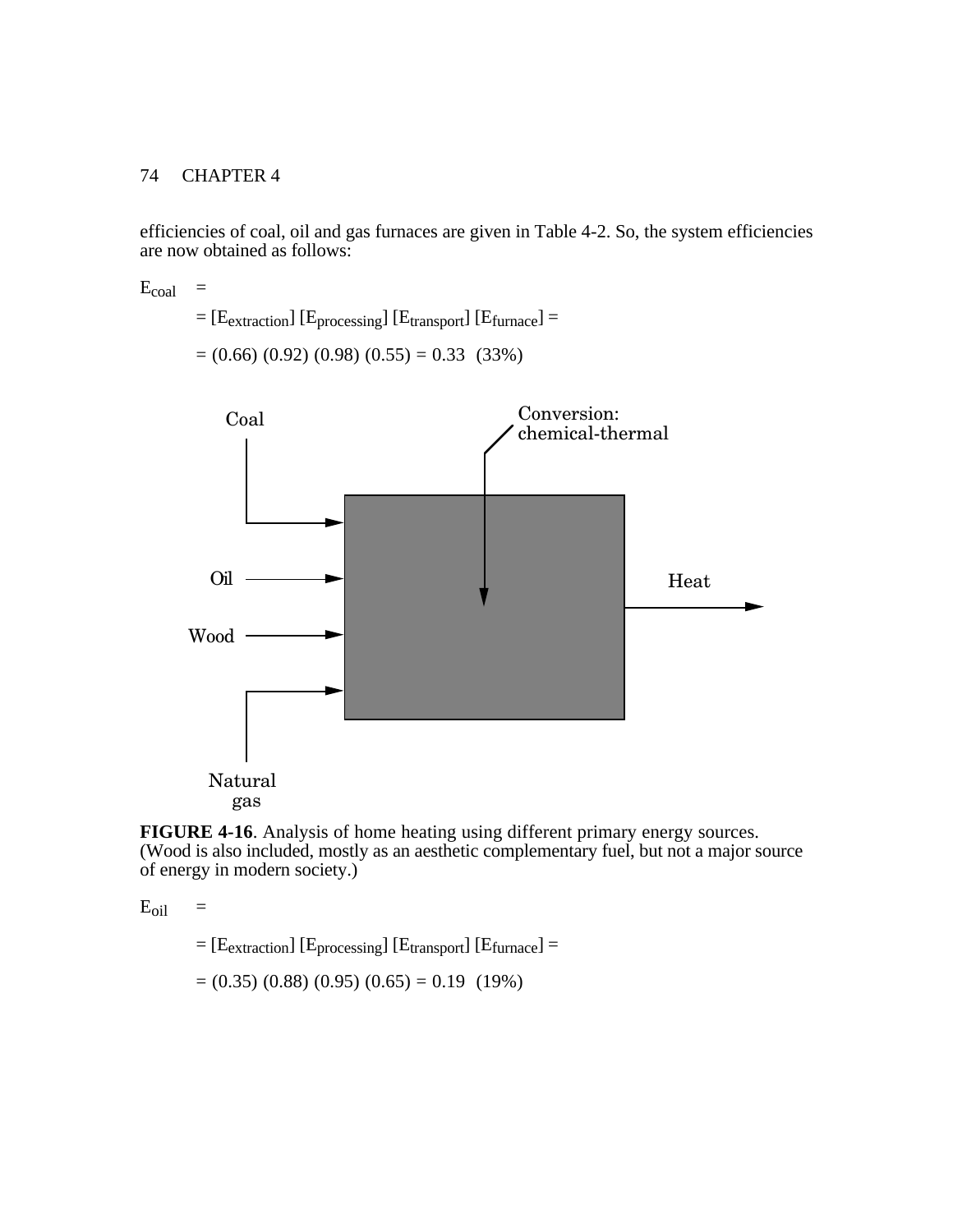$E_{\rm gas}$  =

 $=$  [E<sub>extraction</sub>] [E<sub>processing</sub>] [E<sub>transport</sub>] [E<sub>furnace</sub>] =

$$
= (0.73) (0.97) (0.95) (0.85) = 0.57 (57\%)
$$

Now, natural gas turns out to be a clear (thermodynamic) winner, with by far the highest efficiency.

The calculations shown above are meant to accomplish two objectives. First, they illustrate an important fact: among the fossil fuels, natural gas is the most attractive one for home heating purposes. Second, they illustrate the usefulness and power of the concept of efficiency. We do not need to know any details of the technology used to bring energy to our homes; if we know the various efficiencies, we can assess the relative technical merits of the different methods available. And what is more important, as we shall see later, we can also assess their relative economic merits. Therefore, the theoretical development that we conclude here (at last, the reader may say!) was not an academic exercise. Now we are ready to make *practical use* of this simple thermodynamic tool.

#### *REVIEW QUESTIONS*

4-1. The energy input into a hair drier is 1000 watts of electricity. The output is 3400 BTU per hour of heat. Determine the efficiency of the hair drier.

4-2. The energy input into a 40-watt light bulb is 40 watts. The output is 950 lumens Determine the efficiency of the light bulb. (Note: One lumen is equivalent to 0.001496 watts.)

4-3. General Electric provides the following information on its EnergyChoice™ light bulbs: Compared to the regular (soft white) light bulb, which has a rating of 1170 lumens and 75 watts, the bulb that GE wants you to buy has a rating of 1080 lumens and 67 watts. Are the efficiencies of the two light bulbs different?

4-4. By how much does the efficiency of a turbine have to increase in order to raise the efficiency of a power plant from 35 to 40%. The efficiencies of the boiler and generator are 90 and 95%.

4-5. In order to achieve the efficiency increase in Problem 4-4, by how much does the inlet steam temperature have to increase? Assume that the efficiency is proportional to the temperature difference between hot and cold steam and that the cold steam is in both cases at  $100^{\circ}$ C.